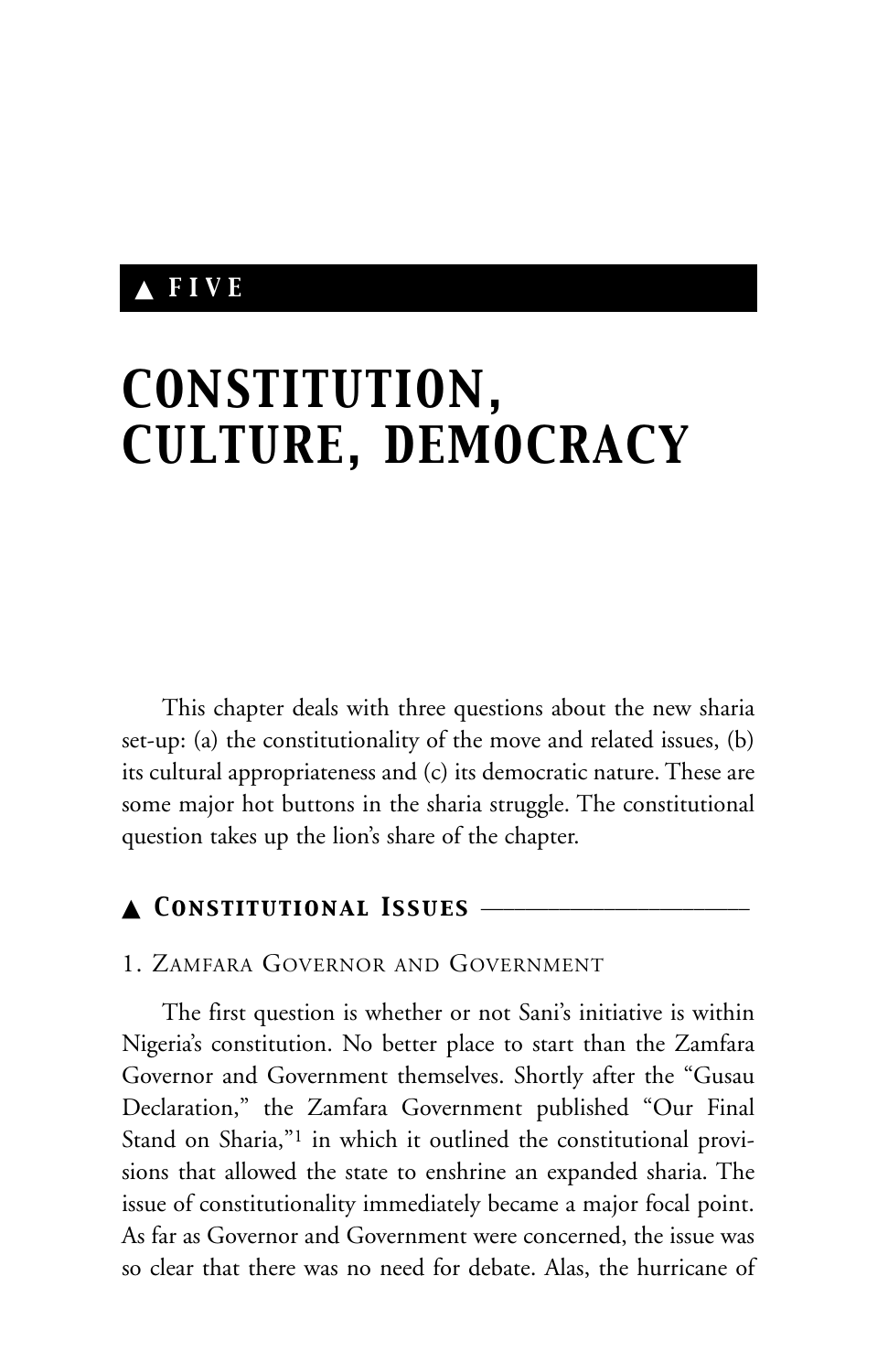strong opposing opinion soon demanded vigorous defense and frequent repetitions on the part of the Government.

Governor Sani has repeatedly insisted that his move is completely within the constitution. It guarantees freedom of religion as provided for under section 38, sub-section [1], which states, "Every person shall be entitled to freedom of thought, conscience and religion, including freedom to change his religion or belief, and freedom (either alone or in community with others, and in public or in private) to manifest and propagate his religion or belief in worship, teaching, practice and observance." This is what we have done, he declared. He added that the constitution also allows the states to create courts  $2$ 

In his speech to the Meeting of the Magistrate Association of Nigeria, partially reproduced as Appendix 18, he again insisted on the constitutionality of his action. He said, "Let me once again remind all and sundry that our establishment of [the] sharia legal system is based on the provisions of the 1999 Constitution. And since it is a legal document, we have challenged those against sharia to go to court instead of dissipating their energy in the pages of newspapers."3

Sani was very sure of the constitution issue and, unlike many Muslims, was prepared to adhere to the constitution. If the Federal Government (FG) were to rule his operation of sharia to be unconstitutional, he would obey the government and not push any further. Instead, he would resign, "go home and implement sharia in my family. That means I will try and obey God to the best of my ability. I will ensure justice, be honest to my family, my friends and my relations." He concluded, "The FG is over and above everybody. So, the decisions of the FG are binding on all states." According to the title of an article by Austine Odo, Sani also said, "If the Muslim *ummah* faults [the] constitutionality of sharia, I will resign."<sup>4</sup>

However, a little over a month later, Sani reportedly said that "a decision by the Supreme Court not favourable to sharia would not be binding on the proponents."5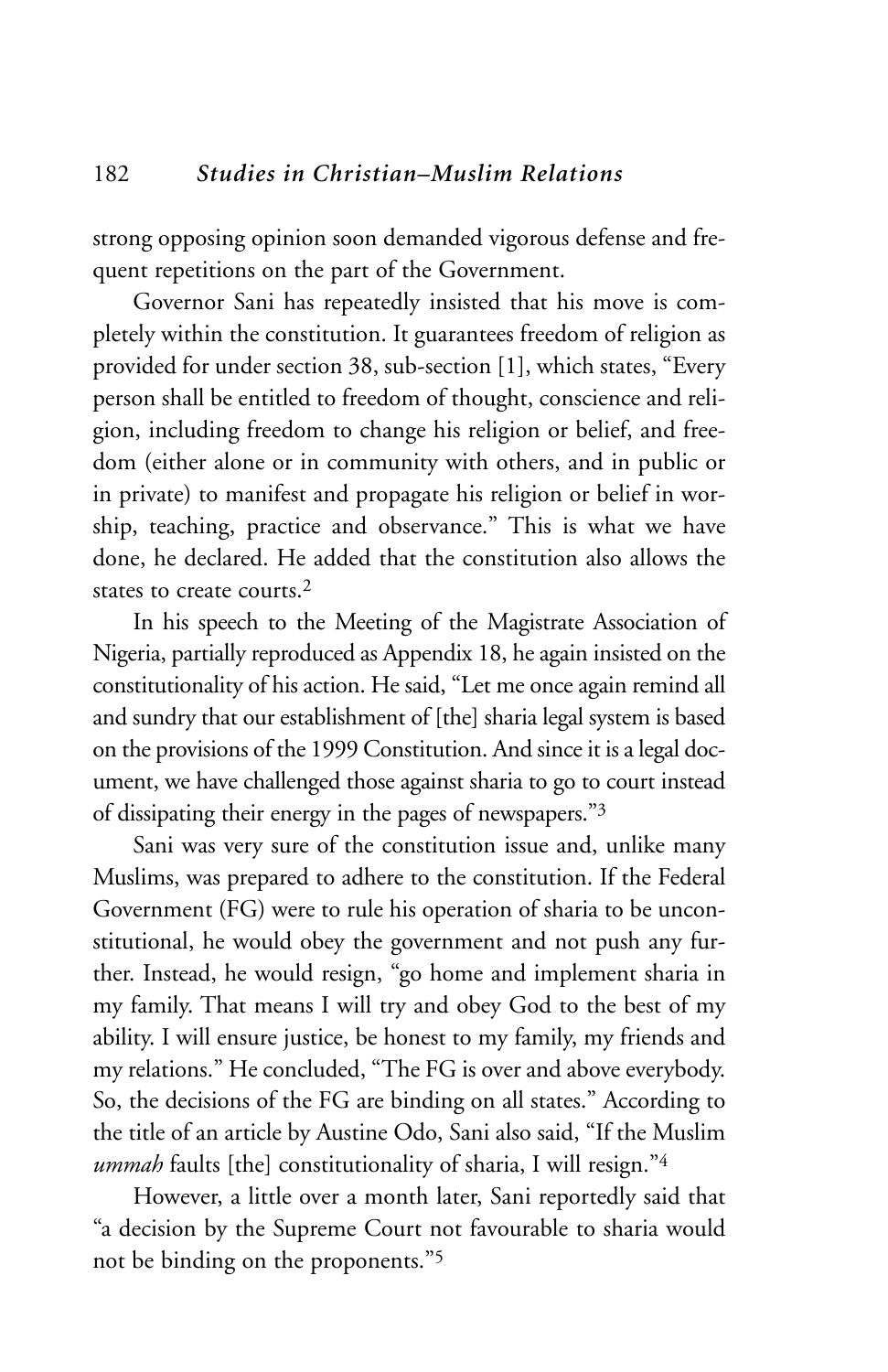He did not feel threatened from the Federal side. Though it was widely reported that President Obasanjo at first publicly declared the Zamfara sharia to be unconstitutional, that was not his final word. Sani had only read it in the press. It is the same press, he stated, that subsequently reported the President saying, "It is constitutional." Obasanjo even said on television "that each state is free to adopt the sharia system, provided it does not affect non-Muslims."6 Even the Attorney General (AG) was on the air affirming it.

Justice Sambo vigorously affirmed the constitutionality of the sharia move by Zamfara in his speech at the launching, saying,

*It is by virtue of this federal system that Zamfara State Government is able today to enact laws that will satisfy the aspirations of its people. The Zamfara State Government has utilized the provision of section 14 (2)(a) and (b) to make sharia to be the law which will govern the lives of the Muslims in Zamfara State. Zamfara State Government has clearly answered the yearnings of the people to whom the sovereignty belongs by giving them sharia which will be the instrument of security and welfare of the citizens of the state. Section 14 (2)(a) and (b) says: 14(2)(a)—"Sovereignty belongs to the people of Nigeria from whom government through this constitution derives all its powers and authority." 14(2)(b)—"The security and welfare of the people shall be the primary purpose of government." The provisions of section 14(3) and (4) which deal with Federal, State and Local Government characters, have further strengthened the powers of Zamfara State Government to give the Muslims of Zamfara State the right to have their lives governed by the sharia as their share of the constitutional federal character designed for the peace and stability of the nation.*

*It is necessary here to advise those critics among the lawyers and laymen who doubt the powers of the Zamfara State Government to enact laws to make sharia govern the*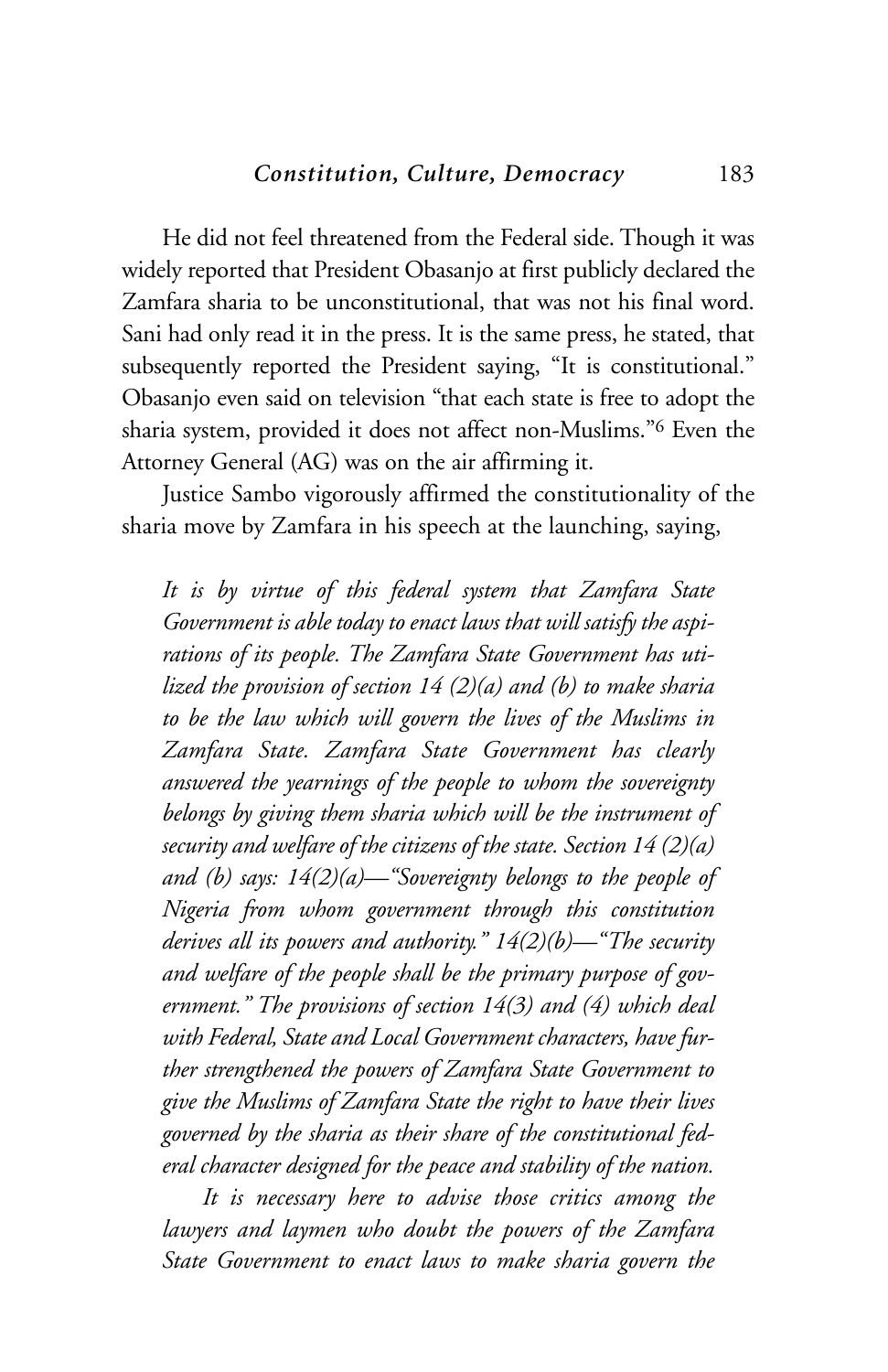#### 184 *Studies in Christian–Muslim Relations*

*lives of the Muslims of Zamfara State, to study soberly the provisions of section 4, 5, 6, 14, 15, 38, 277 and 278, in order to see for themselves that the Zamfara State Government has full Executive and Legislative powers to enact sharia to govern the lives of the Muslims in Zamfara State.*<sup>7</sup>

In February 2000, a group of Muslim and government leaders met in Zamfara to thoroughly examine the constitution issue. At the occasion, Sani, "the high priest of sharia," as Nmodu calls him, repeated "amidst applause" that "sharia is possible under the constitution; it has always been. Democracy gives an opportunity for its implementation." In a defiant spirit he offered, "Zamfara is ready to contribute whatever it will cost to spread sharia in the southern part of Nigeria."

Sani's offer may have been his response to a remark made by Lateef Adegbite. Adegbite had complained, at a conference in Zaria held in November 1999, that "the southern part of the country is abandoned to fight sharia battle alone. The time has come for the political mobilisation of the southern states, or significant Muslim populations, towards the establishment of the sharia system."8 But in view of the poverty of Zamfara State and Sani's denial of foreign financial aid, I wonder how he hoped to fulfill this promise, a question also asked rhetorically by Nmodu. Or was this a slip of the tongue implying that there were some donors lurking in the shadows after all? The Muslim businessman, Abdul Mumuni, is convinced that the entire sharia issue is all about Arab money.9

Ali Alkali wrote an authoritative report on the sharia episode and the various reactions to it, including that of President Obasanjo. He reported that Sani argued that the constitution of Nigeria promotes federalism, a perspective that emphasizes differences within a greater unity. Ibrahim Sulaiman noted that under such a system the central government is "not to impose unitary laws on the state, but to find ways of managing the different yearnings and aspirations of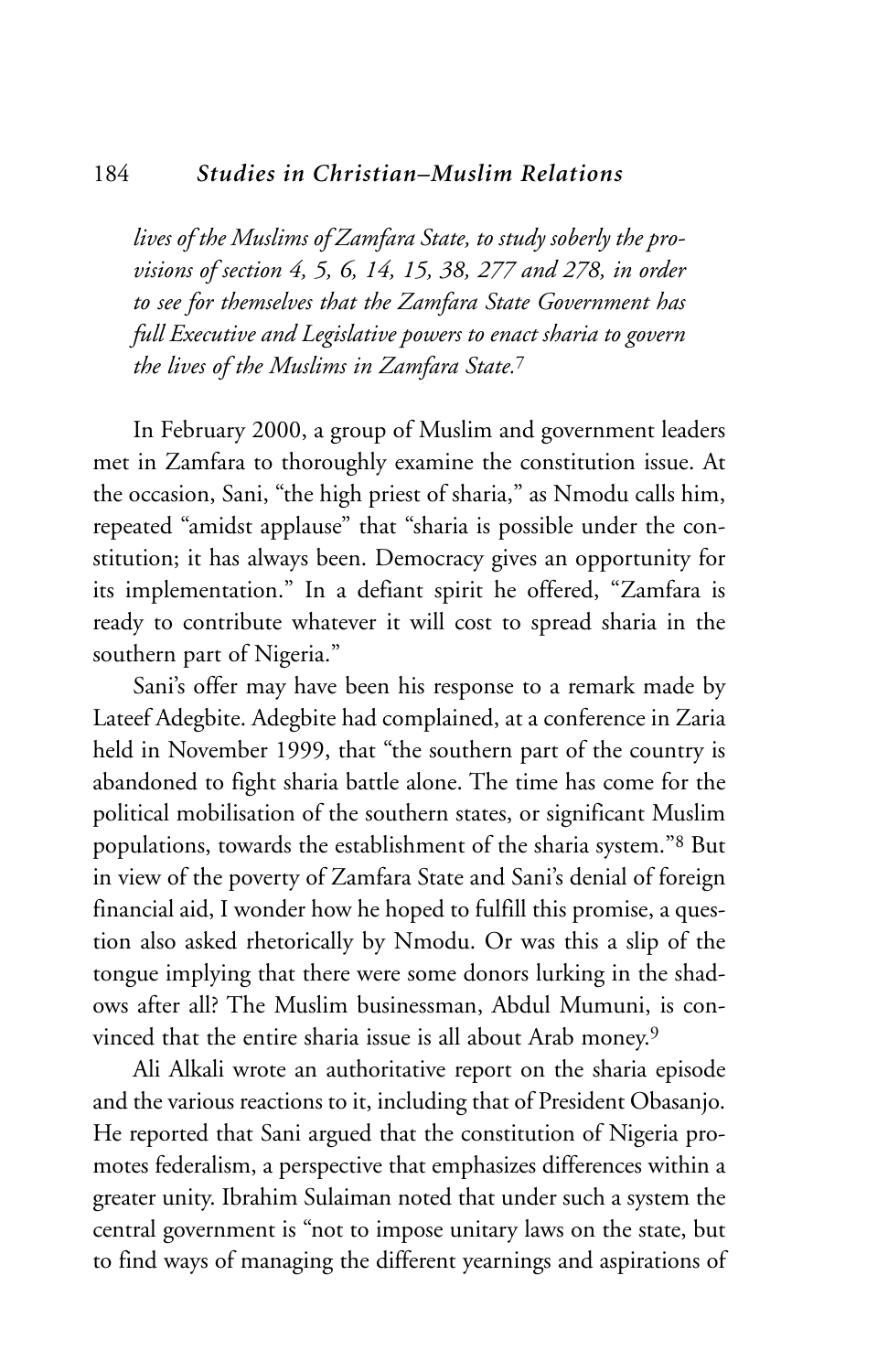the different units of the federation." That being the case, the Governor wondered, "Why, if we choose to live this way rather than that way in Zamfara, why should a man in Akwa-Ibom fear? We clamoured for federalism; now we are running away from it." Alkali explained that the many years of military rule moved the country away from federalism towards centralization. That is the reason the FG "looked so powerful and attractive." However, there are indications the centre "is relaxing" and allowing the constitution to operate once again. "Maybe that's why the sharia issue was not even on the agenda of the Council of State meeting in Abuja this week, as expected by many people. Instead, those who are aggrieved were 'advised to go to court.'"

Sani also challenged his opponents to take him to court. He maintained that "since Zamfara lawmakers, who are duly elected by the people, have endorsed sharia in accordance with the wishes of their people, no secular policy should bend the wishes of the people," for "the matter is constitutional. If anybody has any issue to raise, why not face the constitutional court? We are ready for that." Sani told newsmen that he was waiting to meet the President "to explain the constitutionality of what we have done." It became a long wait.

#### 2. MISCELLANEOUS MUSLIM OPINIONS

While the previous section presents the opinions of government and officials, this section presents us with an array of opinions from other Muslims, sometimes in interaction with government.

To begin with, Ibrahim El-Zakzaky, the leader of the Islamic Movement we have met in earlier volumes, denies Governor Sani the right to declare sharia. The Governor, he explained, is himself under the nation's common law's constitution. That would disqualify him from such a declaration.10

Banu Az-Zubair wondered why the constitution cannot accommodate both sharia and "secular" law. What, after all, is a constitution and what is it supposed to do? He then proceeds to describe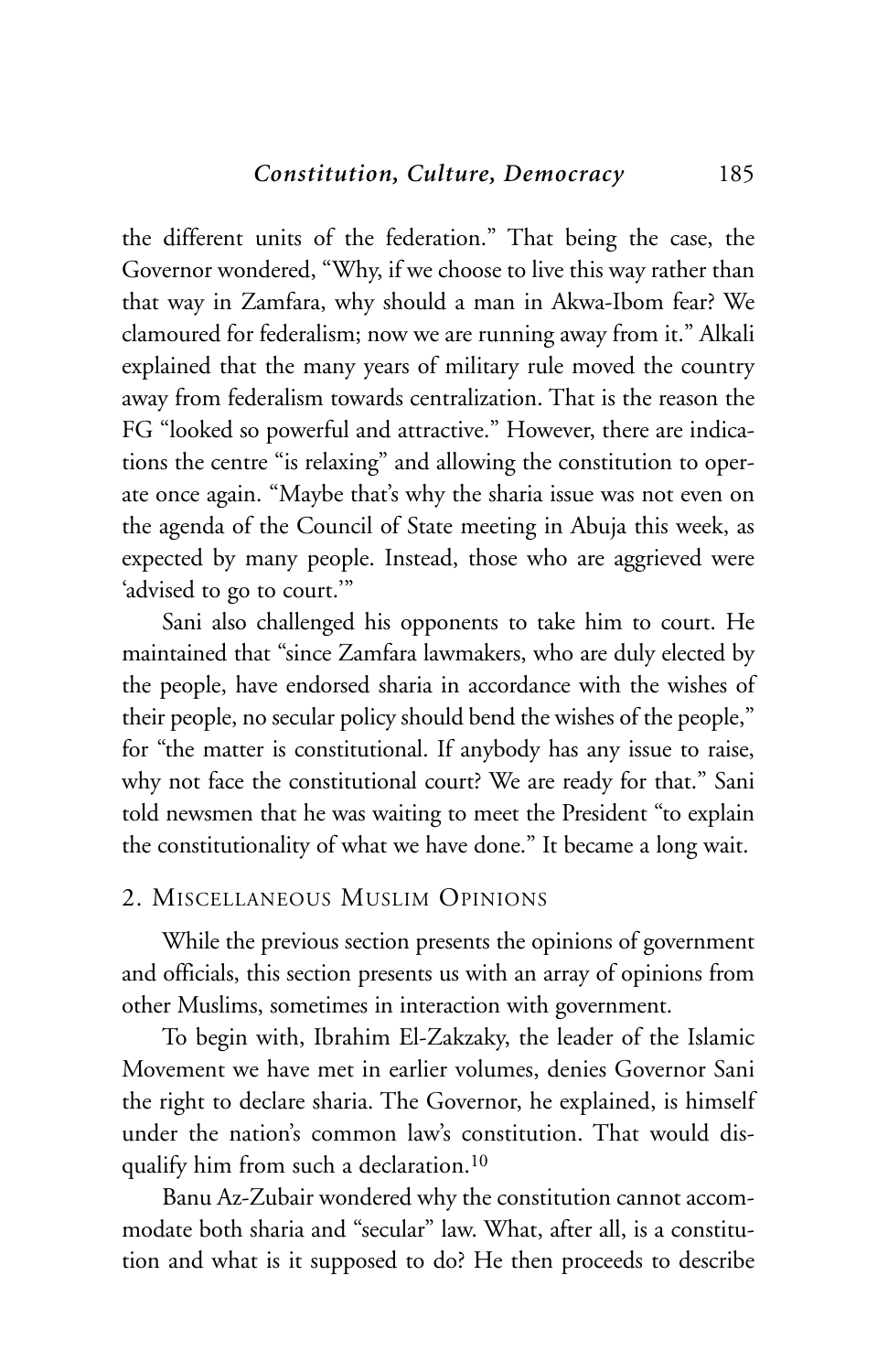and define "constitution" and its place and function in government. Nigeria's is a federal type that gives a high degree of autonomy to the states, so that "each region could develop its own constitution reflecting its values, customs and even religion." "There is no reason," he concluded, "why our separate regions could not develop their own constitutions." Therefore, Nigeria "should have a secular Supreme Court as well as a sharia Supreme Court. It is a travesty of justice that a legal matter initiated in a sharia court should end, on appeal, in a secular court." If currently such a sharia court does not properly fit in the system, then it must be amended to "make room for the sharia, if it is not to oppress a very large section of the population."11 In other words, don't stare yourself blind on the constitution: It can be changed; it is not immutable.

Abdulkadir Orire, Grand Khadi of Kwara State, expressed his disappointment that "sharia has been politicised." In a paper delivered to the Constitution Review Committee in Ilorin, he warned, "To think now that sharia shall not exist looks like a daydream and a way of inviting trouble in the nation." "He regretted that a system of law, recognised for a very large percentage of this country from the beginning of the 16th century, is being regarded as unconstitutional."12

The voice of the Council of Ulama is an important one. Hence I have attached a press statement of theirs as Appendix 26. The Ulama quote the same Section 38 of the Federal Constitution of Nigeria. The statement affirms that "all the measures taken to introduce sharia in Zamfara fall within the constitution's orbit."13

Bello Alkali, referring to those who claim Sani's sharia to be unconstitutional, responds that these "hurried submissions are predicated on the secularity provision in the constitution. Secularity is all about freedom of worship." The constitution "empowers state authorities to make laws that satisfy the aspirations of their peoples." The "freedom of thought, conscience and religion" in the constitution for the Muslim includes sharia, since that is the essence of Islam.14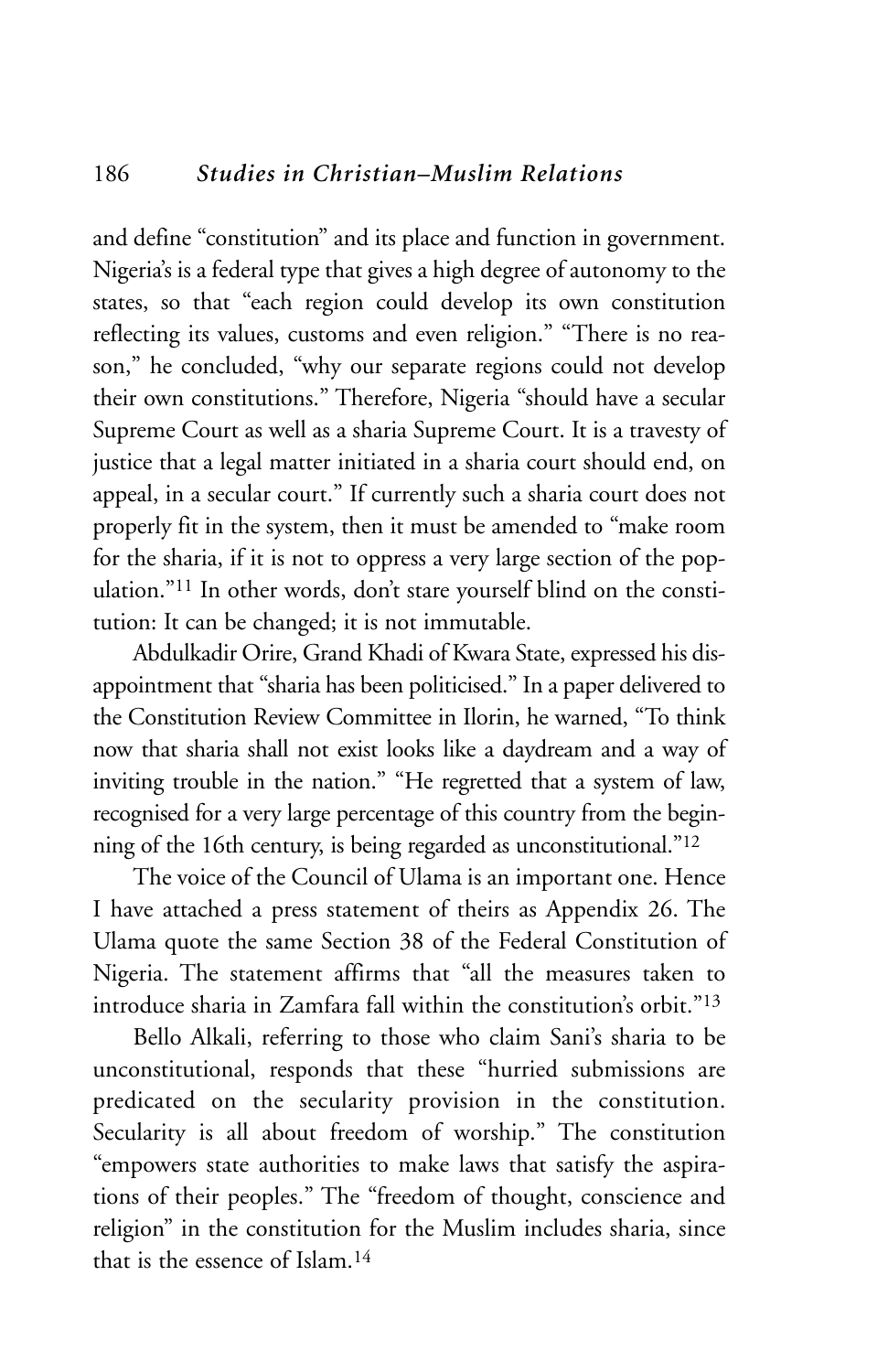Kurawa picks up on some statements of Hamed Kusamotu, a constitutional lawyer, from the *Guardian*. This constitution expert described Sani's sharia as fully constitutional. Sani "borrowed some fundamental principles of Islamic law. He codified it and made it law of Zamfara. And that is what the constitution says: that any law in this country must be known, must be codified." Kurawa concludes happily that "there is no doubt that the sharia enacted by Zamfara and followed by other states is constitutional."15

Suleiman Kumo, former director of the Institute of Administration, ABU, and described as a "legal luminary," declared that the adoption of sharia "is constitutional." Nothing that has been done so far in Zamfara "infringes on any provisions of either the constitution or other relevant laws." However, care should be taken in applying the new system, for "the majority of the present area court judges in all the northern states are neither qualified nor competent to apply sharia."16 The very next day, Kumo is interpreted basically as saying, "Who cares?" Zamfara has only to do "a little tidying up of the existing statutory provisions. And if in the process constitutional amendments are required, then so be it. Let the constitution be amended to accommodate the wishes of the Muslims of Nigeria." He added, "Remember that the current constitution of 1999 was only made by the Military Ruling Council and it therefore can not claim any sacrosanctity."

But what do you do when even the highest legal experts in the land disagree on the issue? Kurawa tells of one former Justice of the Supreme Court who "described the action of the Zamfara Governor as treasonable." A former Chief Justice of the Federation, on the other hand—was it Chief Justice Muhammad Bello? Kurawa is not clear here—said "there is no doubt" that Zamfara has the power.17 We all can tell stories about contradictory interpretations and sentences on the part of our honourable justices. Nothing new here, but that does leave us in a quandary. How do you decide? On basis of contradictory interpretations? Or is there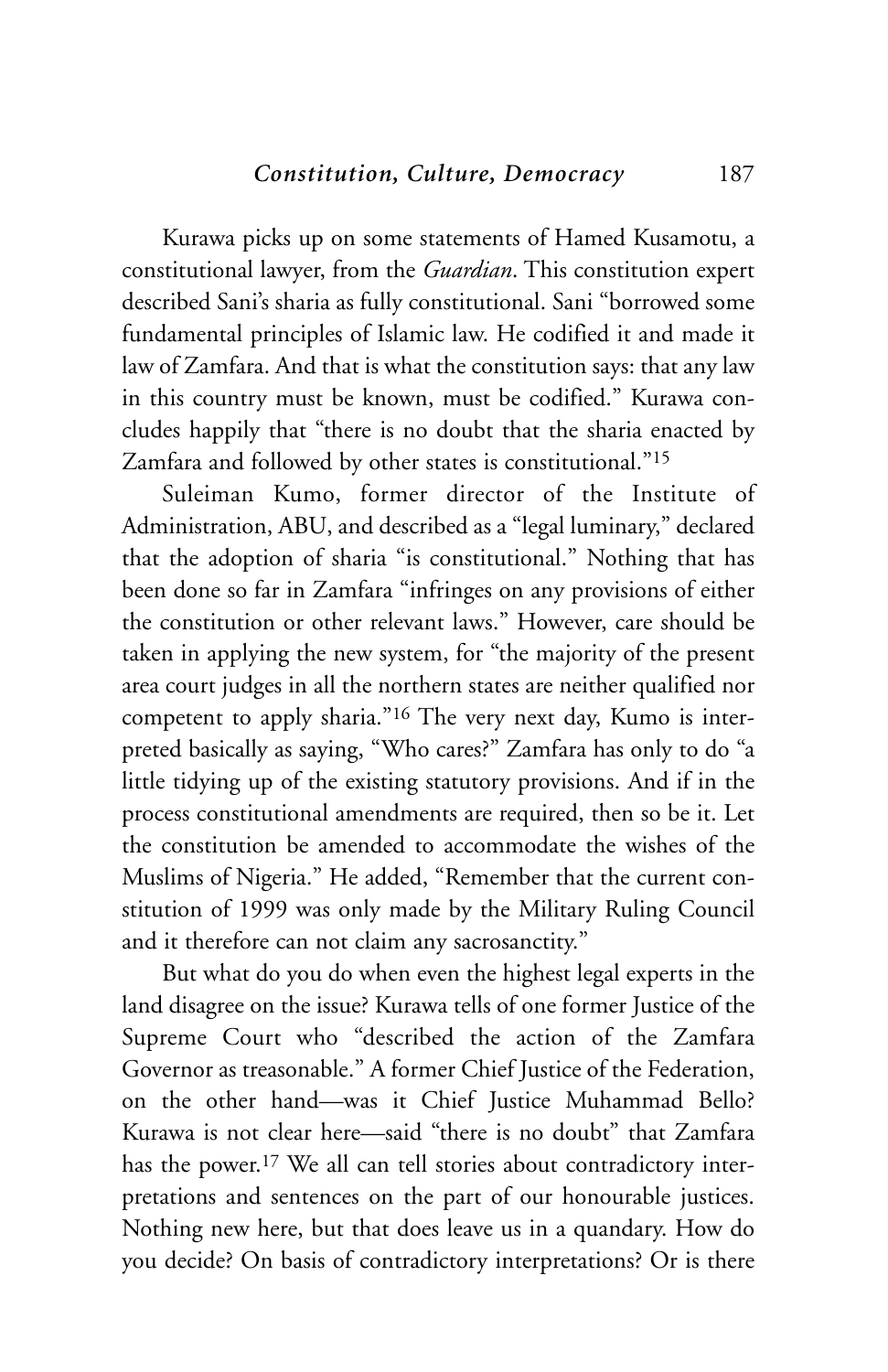a better way? Maybe Kumo's carefree "who cares" is closer to a solution than all this constitutional wrangling?

Besides, according to Kumo, the issue should not be decided on constitutional grounds. After Muslims have had their rights trampled upon for so long, "all fair-minded Nigerians should support the Zamfara experiment and insist on their rights even if this would necessitate amendments to the current constitution." And since the constitution is presently under review, "Muslims must now speak with one loud, clear, orderly and non-ambivalent voice, demanding and insisting on their right to have the sharia implemented."18 Unfortunately, Kumo's wish was not fulfilled, as will be clear especially from Chapter 6.

In a private letter to me, Sani Aminu of the U.K. wrote, "Sharia has been in Nigeria for a long time; it is in the constitution. It has also predated colonialism. The people requested it from their leaders." He admits that the implementation can be improved upon. The most objective way of deciding its impact is for one to compare the security situation in states that implement sharia and those that don't.19 Unfortunately, Chapter 4, its appendices and other related articles on the *Companion CD* indicate that security in most sharia states leaves something to be desired. They continue to have more than their share of the unrest that marks all of Nigeria. If that's the objective test…Aminu can draw his own conclusion. He can be forgiven if he was not aware of the problems described in Chapter 4. After all, he was abroad.

Lateef Adegbite, General Secretary of NSCIA, a respected Yoruba Muslim lawyer and about the only southern Muslim who regularly participates in the sharia discussion at national level, similarly insists that the new Zamfara sharia is in keeping with the constitution, but he warns that the constitution places limits on the powers of the state. Zamfara may not pass laws that "infringe on the fundamental rights of the people," for if they do, the victims will initiate court procedures that will end up squashing the Zamfara law.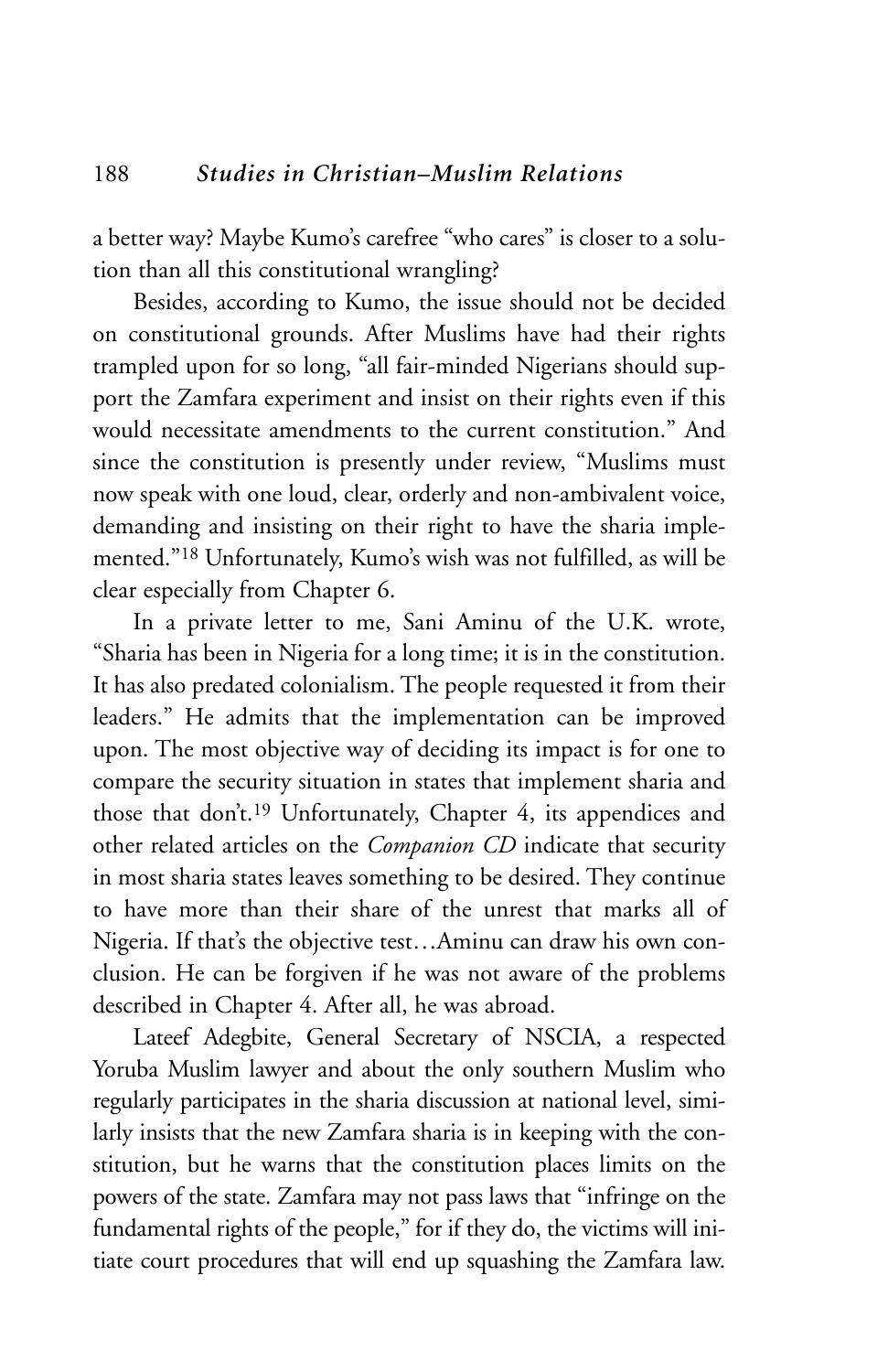The arguments of opponents about lack of constitutionality he dismissed as "sheer fallacy" and "preposterous."20 Many opponents, including "notable non-Muslim lawyers," claim that the new sharia goes against the constitution. Allegedly Section 10 outlaws sharia and prevents any state from enacting religious laws, since doing so would amount to the adoption of a state religion. "This," declared Adegbite, "is a preposterous argument." The states have "residual powers" that allow them to act in matters "not included in the Exclusive or Concurrent Lists" that are reserved for the FG. It is this "provision that Zamfara has seized upon to expand the application of sharia." He also rejects the argument that according to the constitution, sharia has nothing to do with criminal offences. According to Adegbite, the constitution simply does not have such a restriction. The constitution requires that the offence be defined and the prescribed penalty spelled out by law. Zamfara meets those requirements. However, this is not to say that all of the Zamfara provisions are constitutional. He is of the opinion that Zamfara's sharia can be challenged in the courts, but, he warns, "not in a vacuum." It is not the set-up itself that should be challenged in general, but any aggrieved individual or organization can challenge the "constitutionality of the specific crimes introduced under the new law as it affects them." It would then be determined

*whether the law infringes on the constitution or whether the prescribed penalties are cruel and inhuman. Cruelty or inhumaneness of penalties would remain contentious [issues] for as long as both the Penal Code and the Criminal Code retain corporal punishment and death penalties for such crimes as armed robbery and hoarding of petroleum products. The abolition of public sale or consumption of alcohol may also raise constitutional questions.*

Then Adegbite raises some challenging questions. "Is the state not competent to prohibit activities injurious to the health of its citizens?" If slavery can be abolished and the "sale and consumption of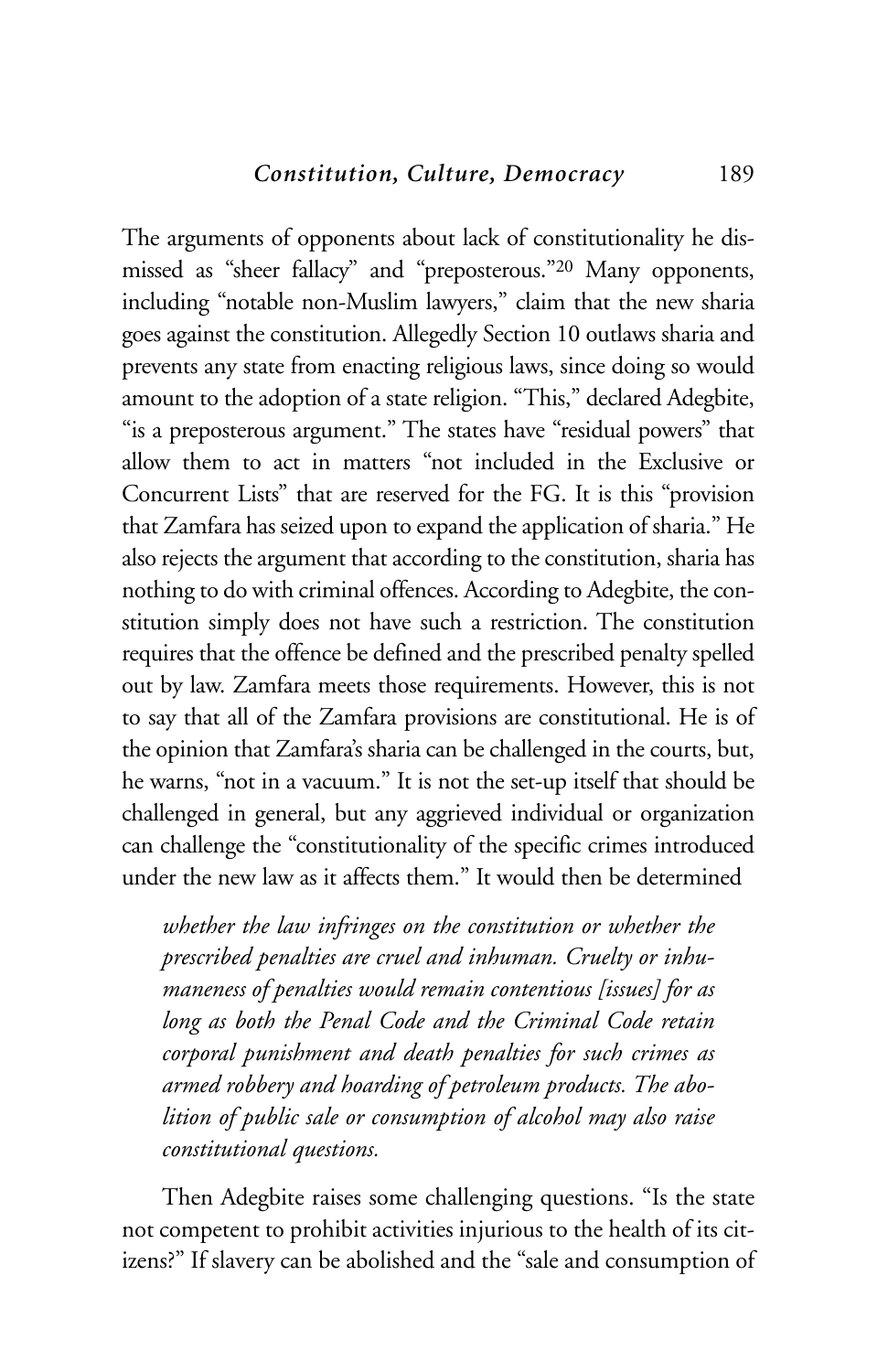hard drugs are severely punished," what is wrong with placing "a ban on goods and activities likely to impair health or well-being of the society"?21

There are certain actions recognized as crimes by the sharia but that were not so recognized by the secular penal code. Sani now inserted those into the penal code and declared them as offences. Thus, sharia offences like prostitution and alcohol consumption have now become penal code offences as well. The constitution has given states the power to do that. "If the people, through democratic means, feel they want to punish certain offences, it is within their constitutional rights." But these new crimes, according to the constitution, have now to be defined carefully and their penalties spelled out. Unwritten offences will not be punished. In all of this, Zamfara "is obliged to keep within the limits of the constitution."22 Elsewhere, Adegbite said that the federal structure of Nigeria has "made it easier to operate legal pluralism."23

Adegbite serves as a transition in this section from full support of the constitutionality of the Zamfara action to principial sympathy mixed with recognition of problems. Retired Chief Justice of Nigeria, Muhammad Bello, is a prominent Muslim jurist whose voice needs to be heard. Though Bello was sympathetic towards the adoption of the sharia, he did point out three problems. The first is the "legal supremacy of the 1999 constitution." The second, a crime by definition has to be "defined and the penalty prescribed in a written law." This "written law" must meet the requirements of the constitution and the common law. Until sharia laws are properly codified as per above instruments, the sharia is unconstitutional. The third, the constitution grants the right to change religion, while that is a capital offence under sharia.24

Danlami Nmodu's report expands on Bello's stance. Though he does not accuse the governors of politicking, Bello's interpretation "should make some of the governors put on their thinking caps." According to Bello,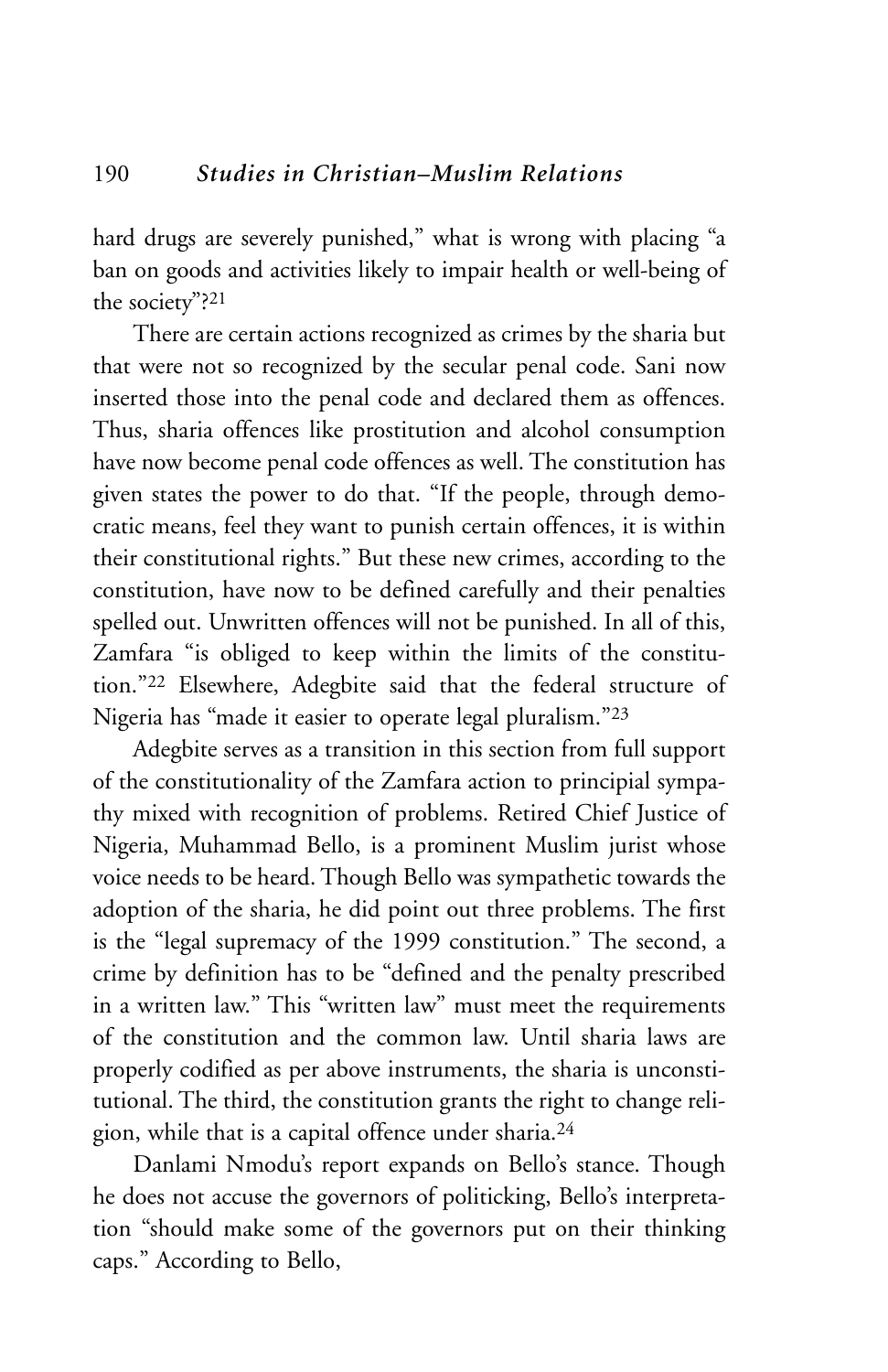*though some sections of the constitution empower a state to make laws, the law cannot contravene the supremacy of the constitution. Section 1 of the 1999 constitution is emphatic that the constitution is supreme and any law inconsistent with its provisions, void. Thus, constitutional provisions do not allow for the enforcement of sharia. He adds that it is the prerogative of the National Assembly to codify the laws of the Federation and clarify the issue of sharia. So long as the constitution guarantees freedom of thought, conscience and religion, the enforcement of sharia, as presently construed by the states clamouring for it, is practically impossible.*<sup>25</sup>

Kharisu Sufian Chukkol of the faculty of law at ABU agreed with Bello. "There is nothing legally wrong," he explained, "for any state to enact its code of crimes different and distinct from those handed down by the colonial masters, but under the present 1999 constitution, Islamic law is not a written law." And so, he warned, "the enactment of an Islamic penal code for any state may still face some constitutional and other limitations." The constitution considers stoning an adulterer to death or amputating the hand of a thief as "inhuman and degrading," and hence unconstitutional. Same issue with the freedom to change religion. And then there is a difference in the area of different concepts of evidence. Hence, Chukkol advised advocates of sharia to "suggest far-reaching amendments to the present constitution."

Ameen Al-Deen Abubakar, agreeing with the above explanations, suggested that the "final hope" for the solution to these problems is the FG. It needs to provide a constitution that "reflects the ways of life of each of the parties involved," so that "national unity, progress, peace and stability" can be built on that heritage.26

Kurawa, reporting Bello's stance via reports in the *Guardian*, counters that Bello's statements make clear that Zamfara House of Assembly "can pass a law codifying the punishment of the sharia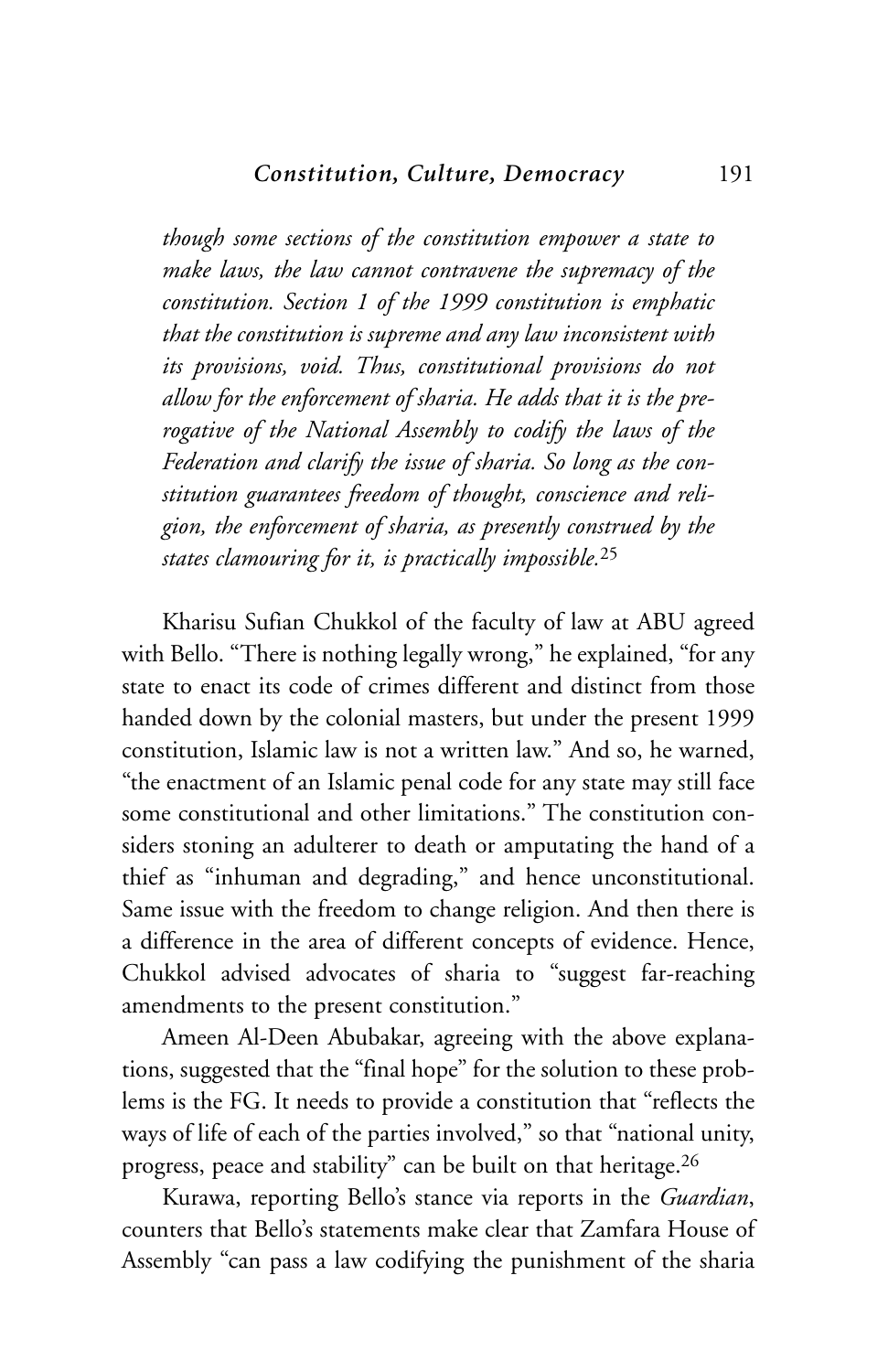and once that has been done, the law becomes constitutional within Zamfara State. Kurawa allows that not all sharia laws can be codified, since the constitution actually disallows them. One example is that of *ridda* or changing religion from Islam to another (apostasy), an offence under sharia that calls for capital punishment—death 27

Kurawa conveniently does not address this one further, for he is more interested in demonstrating how this story is treated in an anti-Muslim spirit by the *Guardian* than in the problem of *ridda* itself.

Many people and organizations, Muslims and others, wanted the sharia issue taken to court, including the giant players, President Obasanjo and Governor Sani, but I know of only a few who actually did. The Human Rights Law Service sued the Zamfara government. It asked the High Court to declare sharia unconstitutional. Kurawa reports that CAN planned to do so, but changed its mind. Instead, it took the President and the Federal Attorney General (AG) to court for not stopping sharia. However, the AG, Godwin Agabi, explained that the FG "had no constitutional right to do so." "There is nothing in the constitution which enables the FG to do so." "Sharia is part and parcel of the Nigerian constitution." CAN ended up withdrawing its suit, but Christians continued to argue the constitution issue.28

# 3. THE FG STANCE

The Federal stand on the constitutional question remained unclear for the first couple of crucial months. President Obasanjo's reactions to the constitutional issue were apparently muddled by the media. Some newspapers reported that during a lecture he delivered at Harvard, he had declared the move unconstitutional. The *New Nigerian* version had it that the President declared as unconstitutional the adoption of sharia by the Zamfara Government. In response to a question at Harvard, the President stated that the Nigerian constitution does not allow any part of the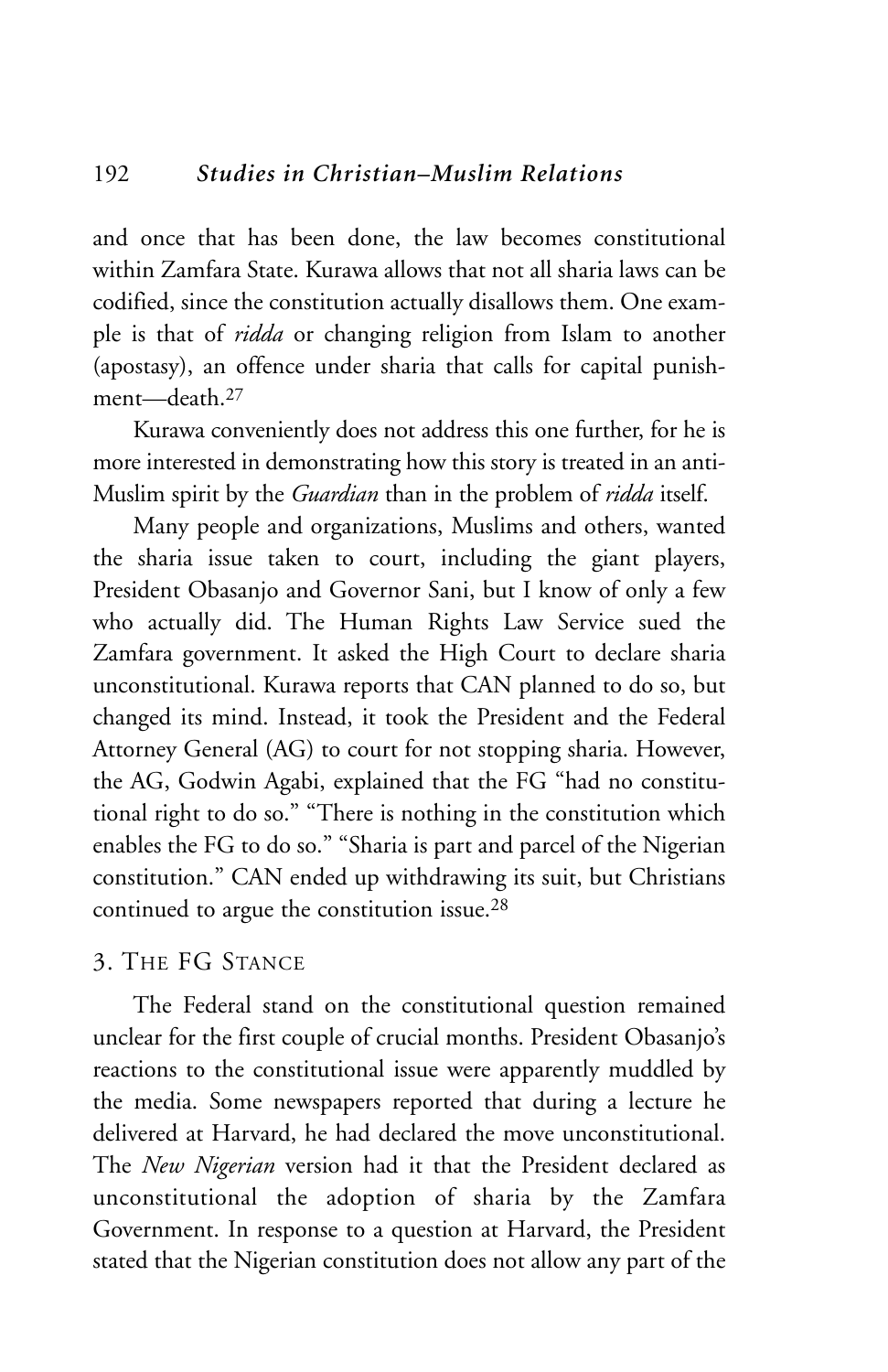country to adopt a state religion or any law that would go against the national constitution. Though he did not indicate whether the FG would take any legal measures to annul the action, the President said that what the state government had done would not last. "People have their own way of doing things, but I don't think it will last. People should not hit their heads against the wall," he said. He explained that as a federation, the Nigerian constitution allowed the lower levels of government to apply sharia in personal matters like marriage and inheritance.29

Then *ThisDay*, a prominent national that later found itself in the eye of the Miss World cyclone, explained that the report on the Harvard statement came from the News Agency of Nigeria that misquoted the President. He actually said, "The adoption [of sharia] poses a constitutional problem" and added, "While the constitution makes provision for common law, it also makes provision for sharia and customary law. This is one of the contradictions of the constitution." He also expressed the hope that "the controversy will soon fizzle out." Abuja explained that "those who felt aggrieved by the Zamfara move should go to court"—the very challenge voiced earlier by Sani. Beyond that, "the President kept mute," wrote Ali Alkali. "But eager to make him act, some newspapers reported that the presidency 'summoned' the governor to ask for an explanation and to caution him. Governor Sani denied ever being summoned and the presidency did not confirm it."30

In view of the Kaduna riots of 2000,31 the AG, Godwin Agabi, disclosed that the Government would soon "make its views known." In the meantime, he canvassed his state counterparts to bring a proposal on the issue to the centre. "We need to let the public know the right interpretation of the constitution as it affects sharia," he declared, "for the survival of the country depends on it."32 Then came those infamous meetings with the sharia governors at Aso Rock reported in Chapter 3, where all hell broke loose almost literally. In response to that fiasco, the Senate asked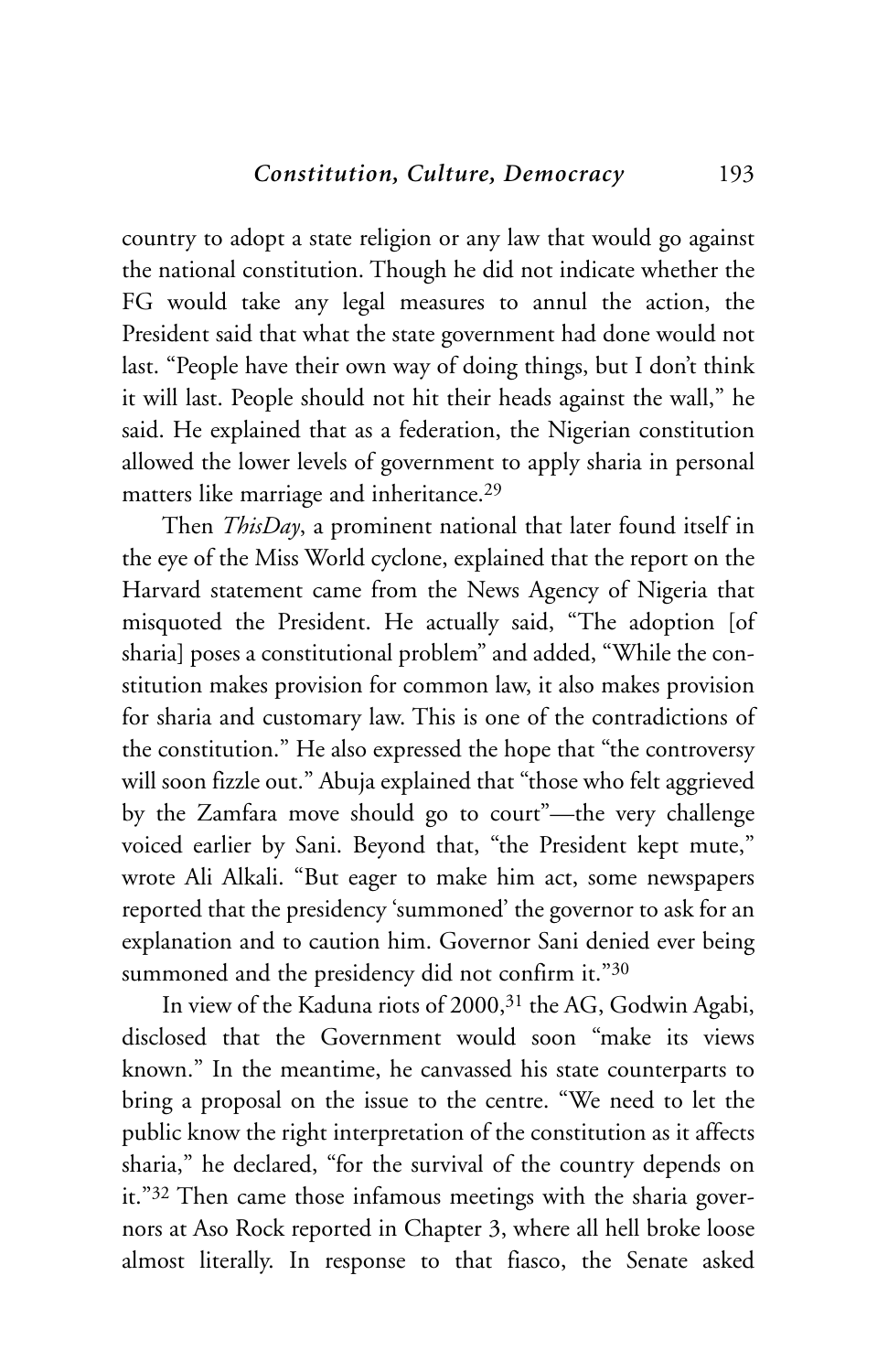Obasanjo to order Agabi to obtain a ruling from the Supreme Court within seven days. The Senate also promised the President they would approve his proclaiming emergency laws for any state that threatens the unity of the nation.33

As the national and international outcries about women sentenced to death by stoning became more adamant, Agabi wrote a letter to the sharia governors, declaring their sharia system "discriminatory and unconstitutional." "A court which imposes discriminatory punishments is deliberately flouting the constitution," he wrote. Muslims should not be subject to penalties more severe than those meted out to others. Hundreds of Muslims from the sharia states had allegedly sent letters of protest against sharia. He asked the governors to create a workable solution so that all members of the public will receive the same penalty for the same crime. He encouraged the governors not to allow their zeal to "undermine the fundamental law of the nation, which is the constitution."34

Reported Minchakpu, "Muslim governors are unmoved, saying the statement has no legal force in their states." Sani of Zamfara said belligerently, "Nobody has the right or power to stop us. As far as Zamfara is concerned, sharia is a foregone conclusion. There is no question of dialogue any more." His earlier more congenial stance had vaporized; a hard line had replaced it. Abdulkhadir Kure, the Niger State Governor, responded, "The honourable cause to take, if you feel strongly about our action, is to lay the issue before the court"—which is exactly what almost everyone wants Agabi to do.35

In the meantime, two Lagos-based lawyers filed suit. Obinna Obiaka challenged the failure of the FG "in seeking the interpretation of the provision of sharia in the 1999 constitution and its adoption by some states." He also wanted the High Court to force the Government to take legal action against all sharia states. The other suit was by Olisa Agbakoba on behalf of the Human Rights Law Service. He wanted the Supreme Court to rule on the constitution issue as well as to declare whether Zamfara did not in fact establish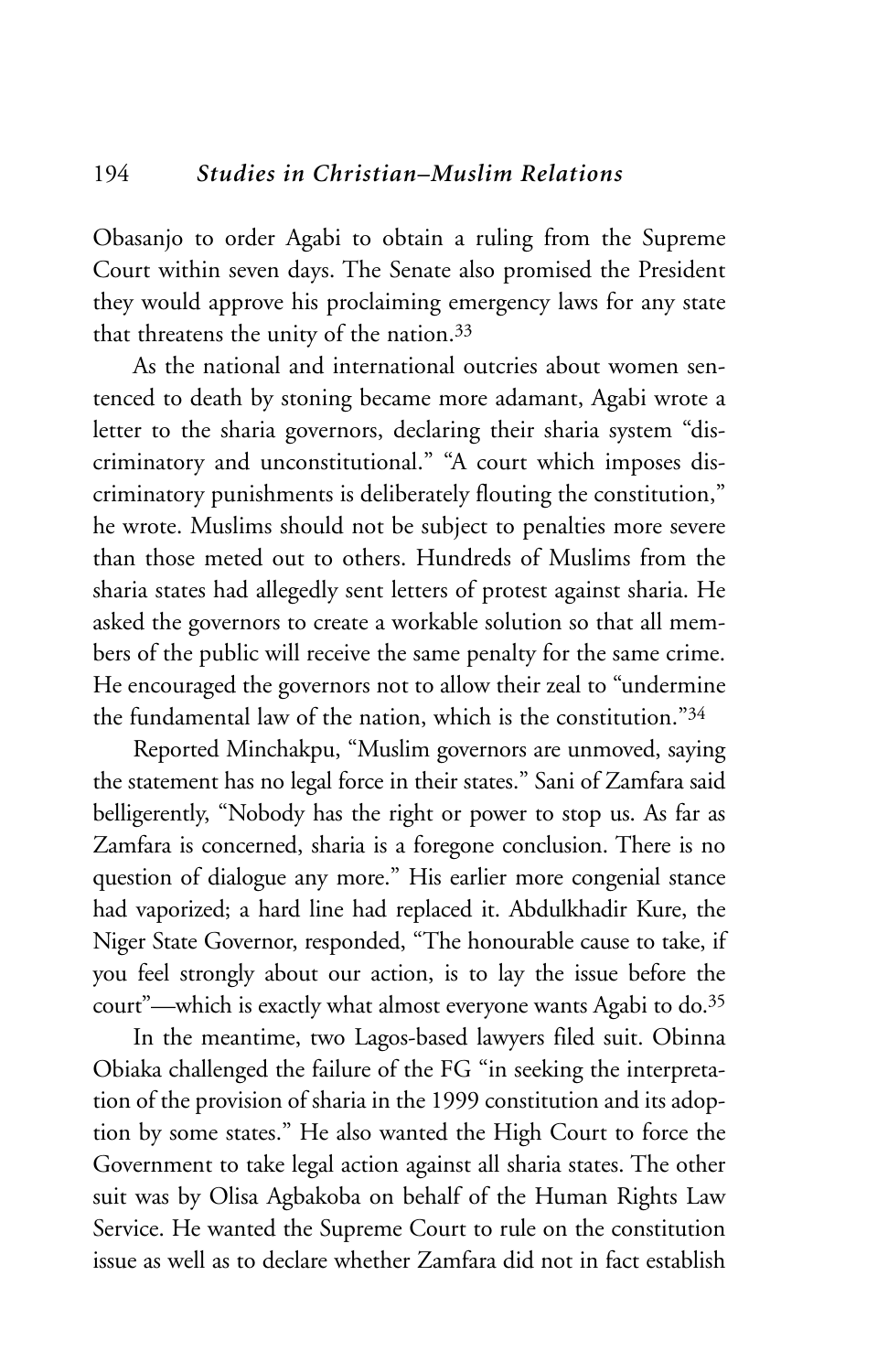a state religion—exactly what many Nigerians of both religions wanted done. Lateef Adegbite said that those opposed to sharia "should seek redress in the court." This was better than resorting to violence.36 With such wide agreement, it would almost seem that, as a Canadian TV travel ad slogan used to put it, "Now we're gettin' somewhere." Sorry, don't hold your breath! Not yet, anyway.

One day in 2002, Agabi explained why the Government "would not go to court over sharia." Those rights "that are violated by sharia are rights vested in private persons. So, it is for those whose rights are violated to sue." These are not rights embedded in the penal code. For example, if Jangebi, whose hand was amputated, felt his rights had been violated, he should sue. That is how the issue could eventually appear before the highest court of the land. However, if the FG were to take Zamfara State to court over sharia, "it would be dismissed."37 The advice about Jangebi was, of course, most cynical. Can the poor afford to go to court, especially common law court?

President Obasanjo told BBC that it would be inconsistent with his responsibilities to adjudicate on the sharia issue. He also contended that those unhappy with the adoption of sharia should go to court as any intervention at his level would be deemed unconstitutional. He described himself as

*neutral in the sense that there are certain things I disagree with, but which I understand in the context of Nigerian diversity and the federalism we practise. My disapproval, yes—but the states concerned have the power and constitutional right to do it. Sharia law is one such thing. With my stand on human rights, I would not want to see anybody's hand amputated and anybody being stoned to death. I thank God nobody has been stoned to death and I know for sure that nobody will be stoned to death.*<sup>38</sup>

Safianu Rabiu defended the hesitance of Obasanjo and his government to tackle the sharia issue. The President's critics, he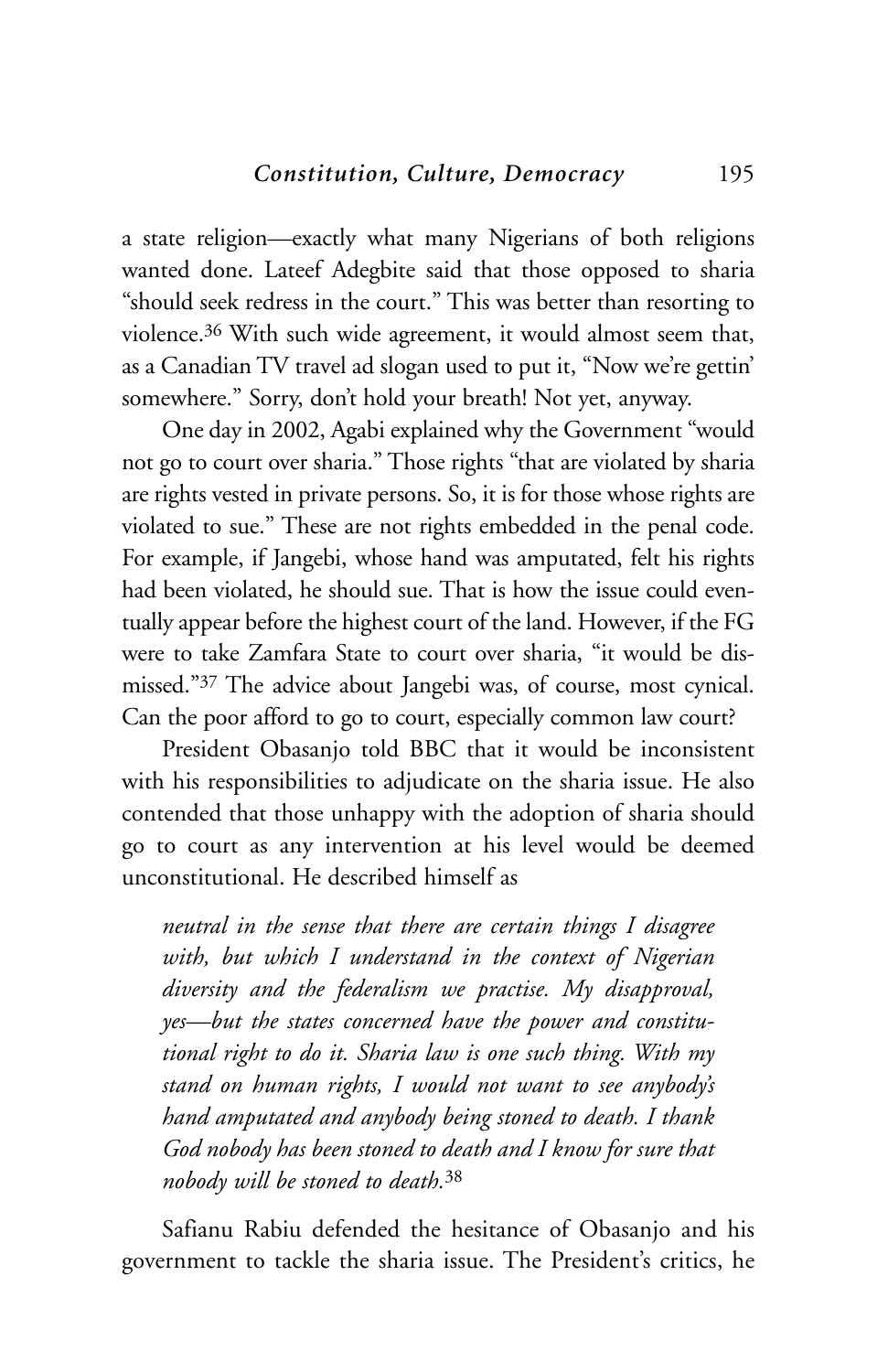suggested, "do not comprehend, or, probably, choose not to appreciate the separation of powers and operations of government by constitution." It was this separation of powers that prevented him. Even though the AG "muttered something of a challenge," he "has been reticent of the courts."39

Things do get ugly at times. Aliyu Umar wrote a letter to the AG in response to the latter's letter to the sharia governors. A major complaint of his was the AG's charge that sharia discriminates against Muslims who must submit to laws that do not apply to others. In Umar's words, "Your grudge is that the law discriminates against me." He responds, "Please remember that you have not received any complaint from me." Then he offers some of his own grudges against the AG and "the system you represent." His major grudge is that the FG wants to treat Islam according to the government's interpretation of Islam and not that of Islam's self-interpretation. Umar charges that the government has accepted the verdict of Okogie, the Catholic Archbishop of Lagos, and of Western governments, who in turn have taken over the interpretation of Orientalists, who regard sharia as no more than "customs and traditions of a particular people" that are not transferable. In other words, the AG expects Muslims to adopt the interpretation of Islam concocted by Catholic bishops and their ilk! Muslims thus have only the right to practice the Islam defined by Christians. Umar concludes, "I look forward to meeting you in Court or you just shut up and let Muslims in this country be!"40

## 4. SHARIA AND THE POLICE AND MILITARY

One issue that is causing confusion is the relationship of the armed forces, including and especially the Nigerian Police Force (NPF), to the sharia from the constitutional perspective. All the armed forces are federal institutions over which the states have no control, even though the NPF are obliged to enforce compliance with state laws. You may remember from Chapter 4 that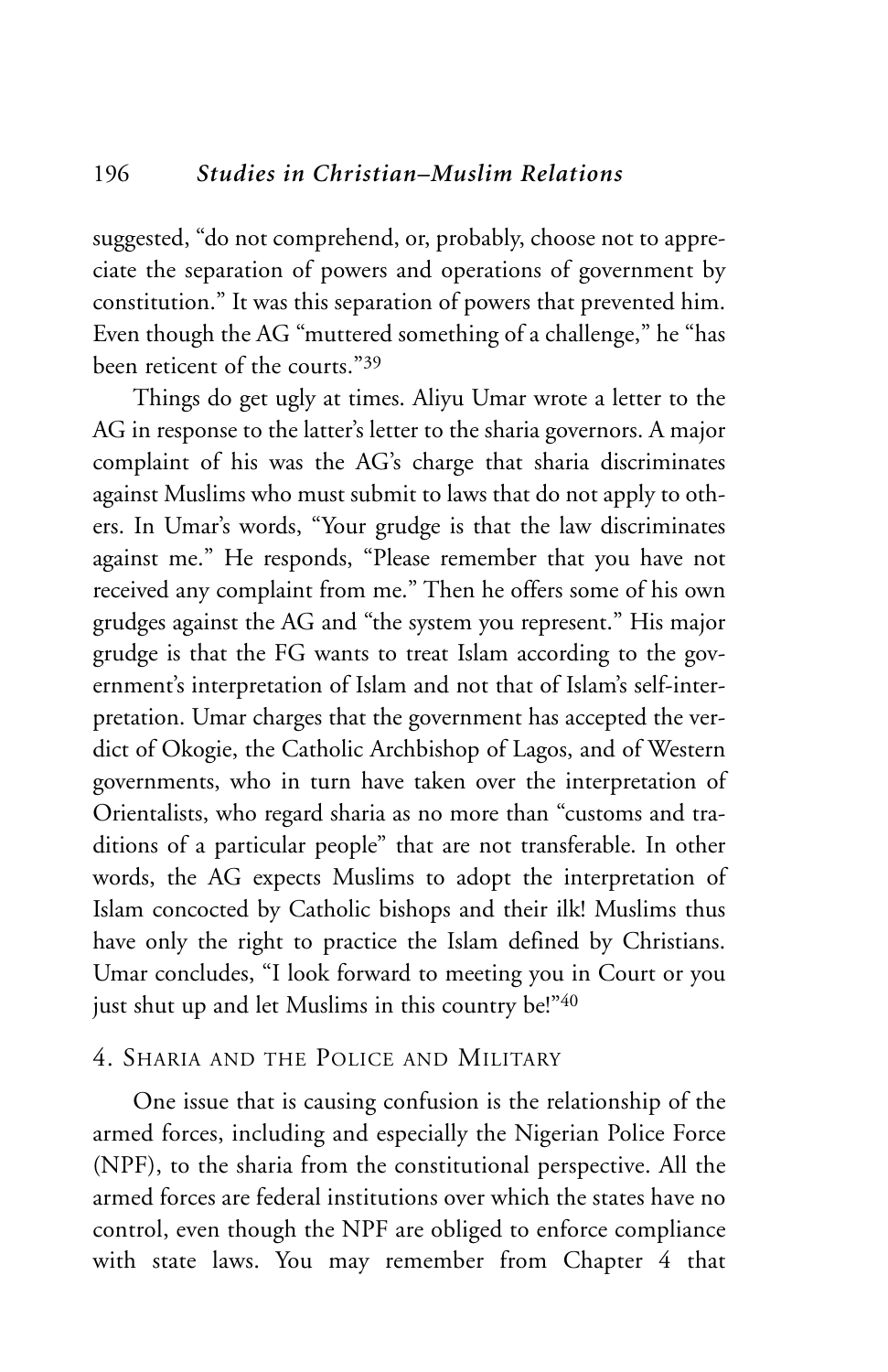Governor Sani intended to provide the police with copies of the sharia code to help them deal with sharia cases. He also planned to increase their effectiveness by providing them with more cars.41 Those seemed to be attempts to blur the lines of authority and involve the police in sharia.

There were also attempts to have the tentacles of sharia penetrate police barracks in Zamfara. An unnamed police spokesman insisted that the police enjoy the same immunity as the other armed forces and thus allow alcohol on their premises. He said, "The Zamfara State government cannot single out only the police barracks to effect the ban on the sale of alcoholic drinks. The mess laws that govern the military also govern the police." Victor Chilaka, an Assistant Superintendent based in Lagos, warned Zamfara against enforcement of prohibition in the police officers' mess.42 Apparently, no similar attempts have been made to enforce prohibition on the other forces.

These attempts were not restricted to Zamfara. Alex Otudor reported in 2001, "Police and the sharia states are heading for a showdown as the Force Headquarters warned sharia enforcers to keep off its formations in the northern states." The controversy was triggered by Niger State, when its Chairman of the Liquor Board, Mohammed Awal Bida, "threatened to send its sharia enforcers to invade police barracks where alcoholic drinks were being sold or consumed." According to Bida, only the military formations are exempt, not the police. Haz Iwendi, as Assistant Commissioner, insisted that the NPF is "not under Niger State" and that the state therefore "could not interfere with the internal running of police facilities." According to Iwendi, "Only the Inspector-General of Police can order the stoppage of sale of alcoholic drinks in police officers' mess." Headquarters said, "Its men and officers have the right to consume alcoholic drinks in their barracks." The states "lack the constitutional powers to dictate to police officers on what to drink in their mess "43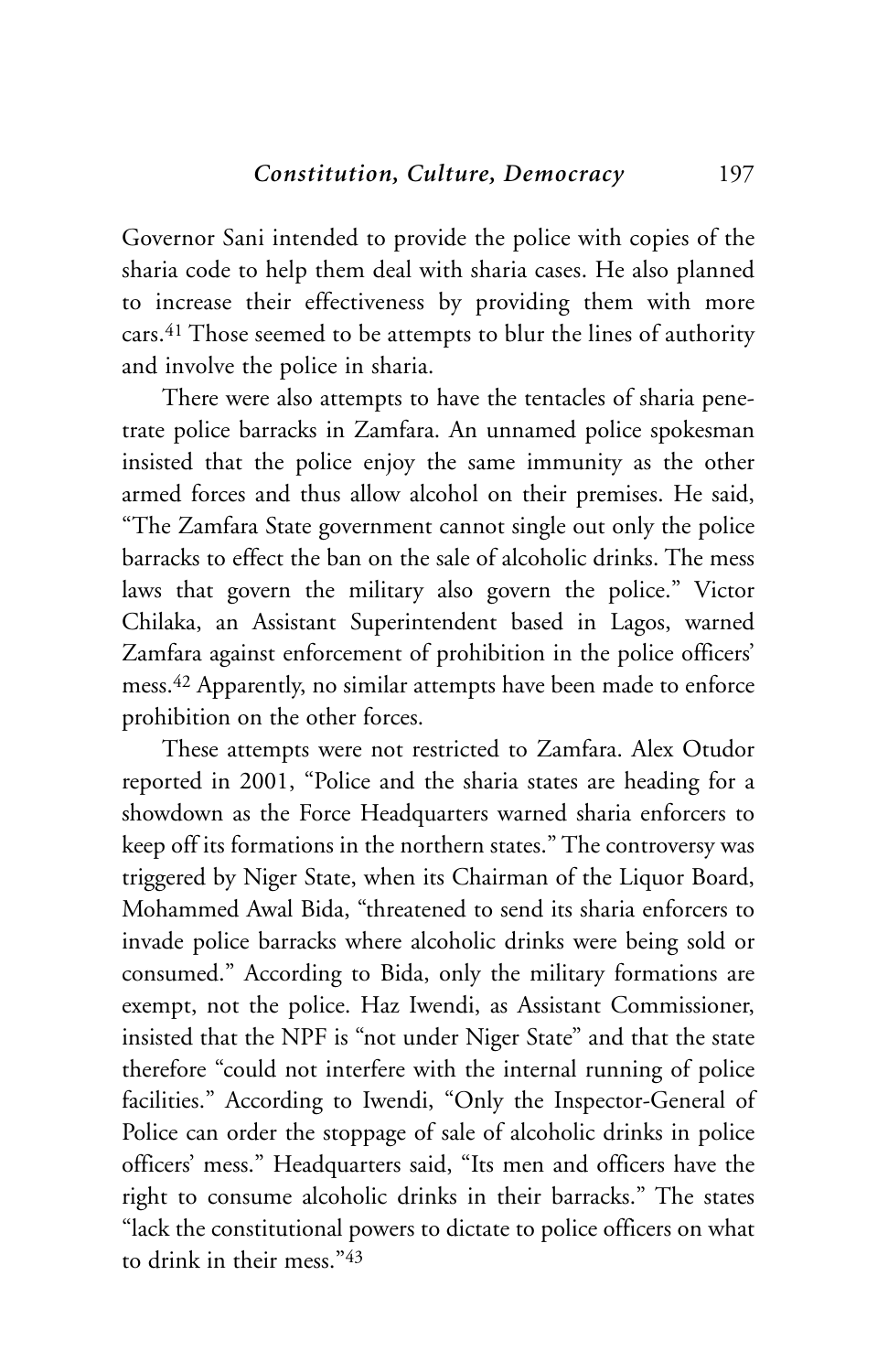## 198 *Studies in Christian–Muslim Relations*

Another police issue arising from its Federal authority is that sometimes police will take Muslims to a magistrate court, that is, the secular court, instead of a sharia court. After all, the FG does not recognize the new sharia courts. Abdurrahman Shehu, a Muslim lecturer in the Federal College of Education, Bichi, Kano State, reported that a fellow Muslim was taken to court for stealing Shehu's "hand set." The police took the thief to the magistrate court, that is, common law court. Shehu concludes that "the greatest problem now facing sharia implementation is how to direct cases to the sharia courts." This is a "huge and gigantic" problem, for there is a "deadlock." It is often the police that take people to court and they do not support sharia. How to get out of this impasse? The sharia governments have their work cut out for them!44

There are a number of other friction points between the NPF and sharia institutions. Please refresh your memory about disagreements and confrontations with *hisba* groups described in Chapter 4. I also remind you of the argumentation by Abubakar Warra in Chapter 3 about whether or not the police are obligated to pursue sharia cases and whether or not a Christian police could serve in sharia courts. I wrote there that in 2005, Governor Shekarau of Kano was still having problems with the police along these lines.

#### 5. SHARIA UNDER OR ABOVE CONSTITUTION?

A sensitive issue for many is the question which law has or should have supremacy—sharia or the constitution. At the dawn of the new sharia era, Sani declared,

*You see, the constitution of this country is in agreement. If you read the opening chapters, it says, "We, the people of Nigeria, agree to live together under God." You see, it says under God, not over God. The constitution is under the Bible and holy Qur'an. So whatever the Christians believe, should not be*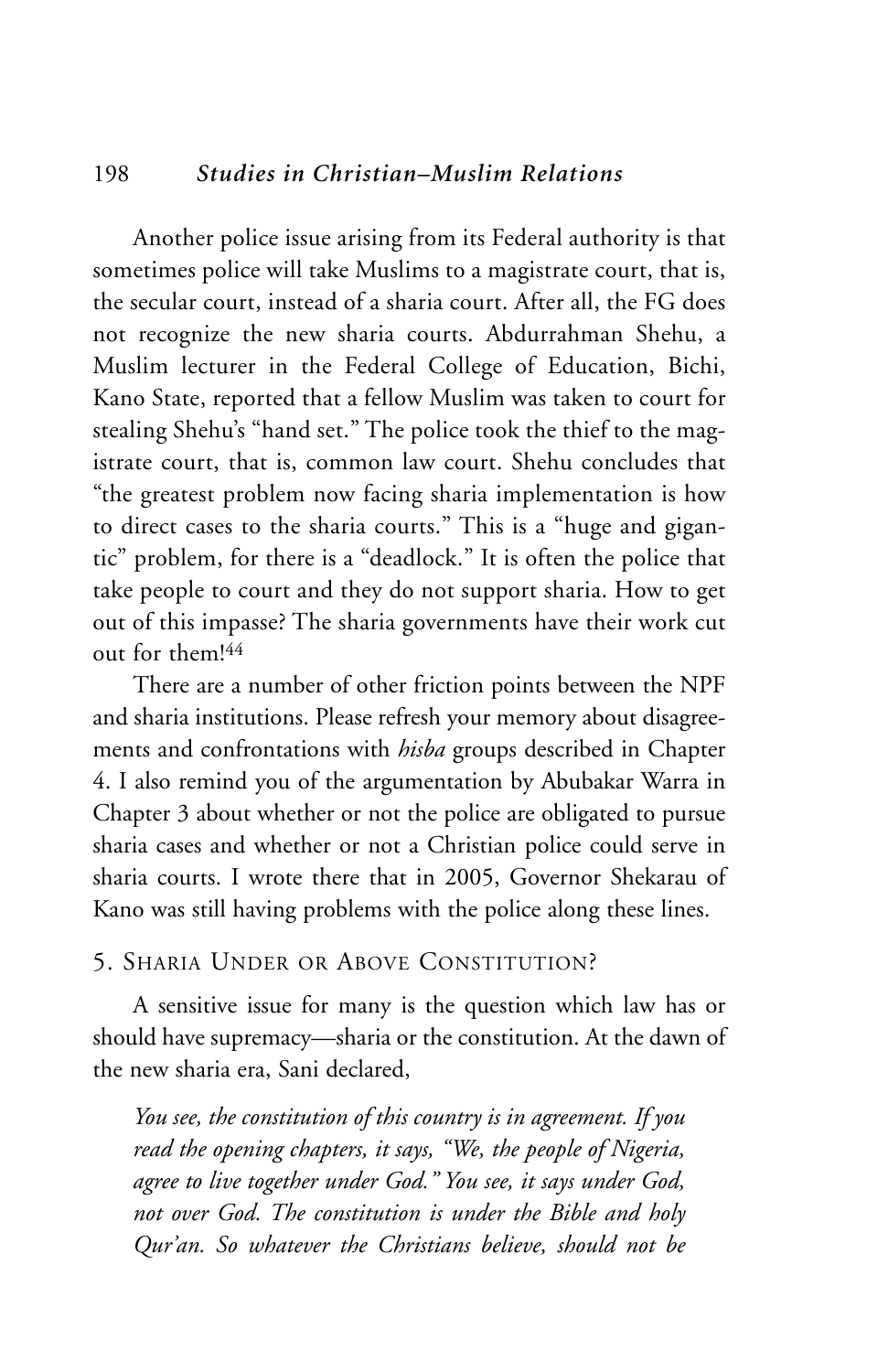*seen as a contradictory position to the constitution. And whatever the Muslims are implementing based on their own belief, should be over and above the constitution. What I am saying is that there will be no clash between the Federal and State governments, because the FG is fully aware of the norms and values of Islamic principles.*<sup>45</sup>

The Zamfara AG, Ahmed Bello Mahmud, explained that Zamfara had declared sharia *in a peaceful and constitutional manner.* Mahmud's ministry was instructed to devise a way in which the new sharia could fit within the constitutional framework. Both Zamfara and Kano governments recognized the necessity of developing the new situation so as to indicate respect for the constitution and federal laws. All of this has already been discussed in Chapter 3. In other words, there was an early insistence on a sharia within the framework of the constitution.

It is difficult to judge whether the initial public deference to the constitution on the part of Zamfara was merely a strategic gimmick or a principial stance. At any rate, it did not stand the test of time. Sharia proponents increasingly insisted that the divine sharia should simply disregard the constitution as a human construction. Others felt that if the constitution stands in the way of sharia, the former should be amended to make space for the latter. The bottom line for many became "sharia *uber alles*."

Sule Gambari explained that in common law "law is made for man and not man for law," whereas in Islam "it has been neither the nation nor the people which has made the law; it is the law which has made and moulded the nation and the people. In Islam, therefore, sharia is but one law and it is the religious law. In other words, it is supreme because it emanates from God, who decreed its main basis in the Qur'an." Even the former "radical" NEPU governor of Kaduna, Balarabe Musa, insisted that sharia is above the constitution.46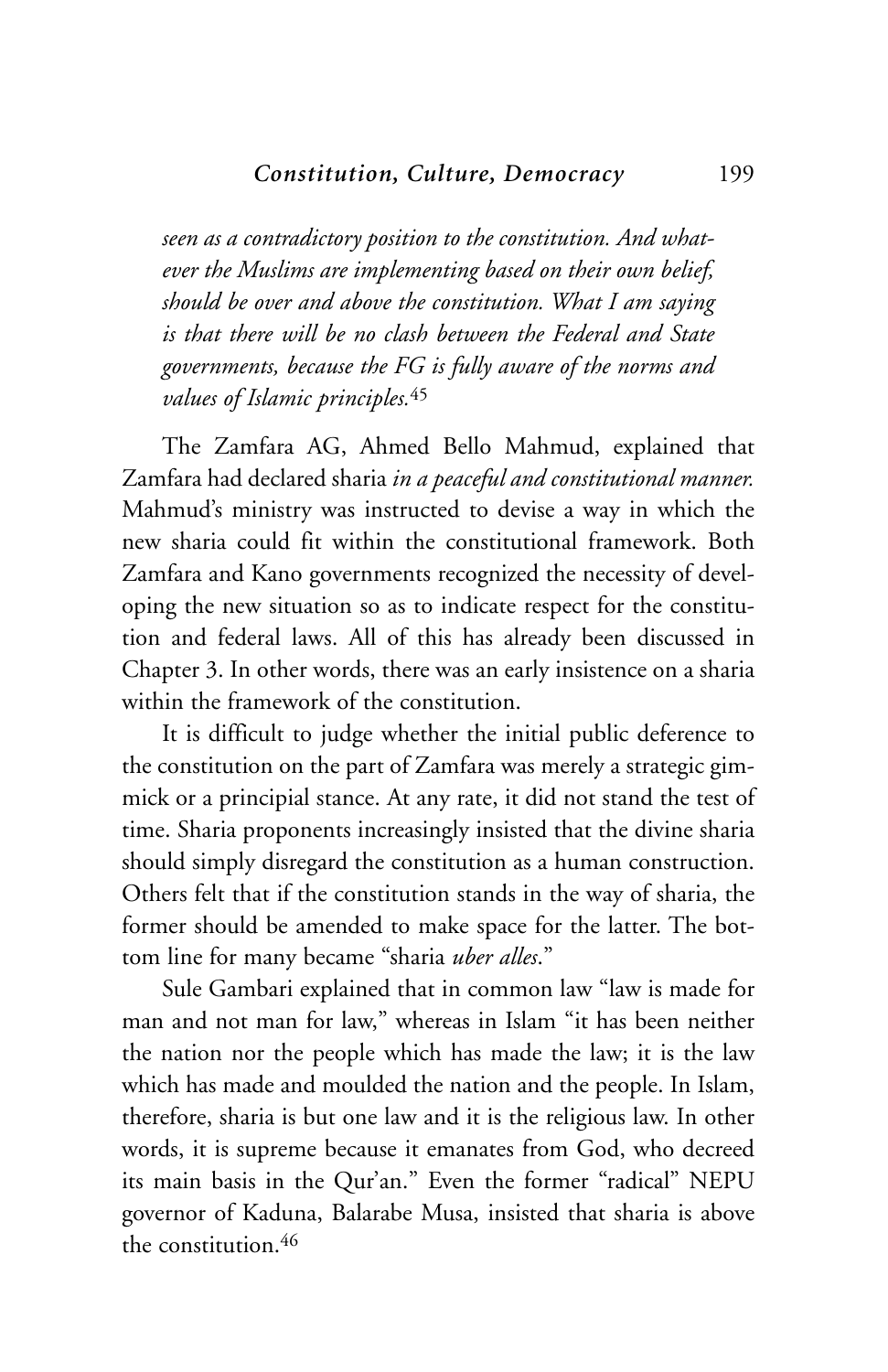## 200 *Studies in Christian–Muslim Relations*

Kurawa reports on a news story in *The Guardian*, where Muhammad Bello, the retired Chief Justice of Nigeria, allegedly "faulted the adoption of sharia by some states." In addition, he was to have "affirmed that the 1979 constitution was superior to sharia," an opinion he based on the constitution, which says, "This constitution is supreme and its provisions shall have binding force on all authorities and persons throughout the federation." Hence, any law inconsistent with the constitution is invalid. These and other statements attributed to this Muslim legal luminary made it clear—and now I am not sure whether this is Kurawa himself speaking or *The Guardian*—"that a law for the enforcement of sharia criminal code must be passed by the legislature before it becomes constitutional." This the Zamfara House of Assembly can do. Once done, "the law becomes constitutional and binding on all within the area of jurisdiction."47

# 6. ZAMFARA AN ISLAMIC STATE?

Another aspect of the constitutional question is whether Governor Sani's action has turned Zamfara into an Islamic state. Though most sharia opponents insist that it does, most advocates deny it. This is not to say that they would not actually *wish* to establish an Islamic state if they thought they could succeed. Scattered throughout this book you will come across statements, sometimes uttered carelessly in other contexts, that leave the impression that if possible…*Da so samu ne!* Some striking comments from Tobs Agbaegbu's pen about sharia developments in Kano could be construed to represent the secret ideal that political correctness causes most proponents to deny. Muslim groups, he wrote, placed Governor Kwankwaso "under intense pressure to declare Kano an Islamic state." This could simply be a wrong inference drawn from sharia by an ignorant non-Muslim journalist. However, Agbaegbu also quotes "a source from government house" who told him that "formal declaration of Kano as an Islamic state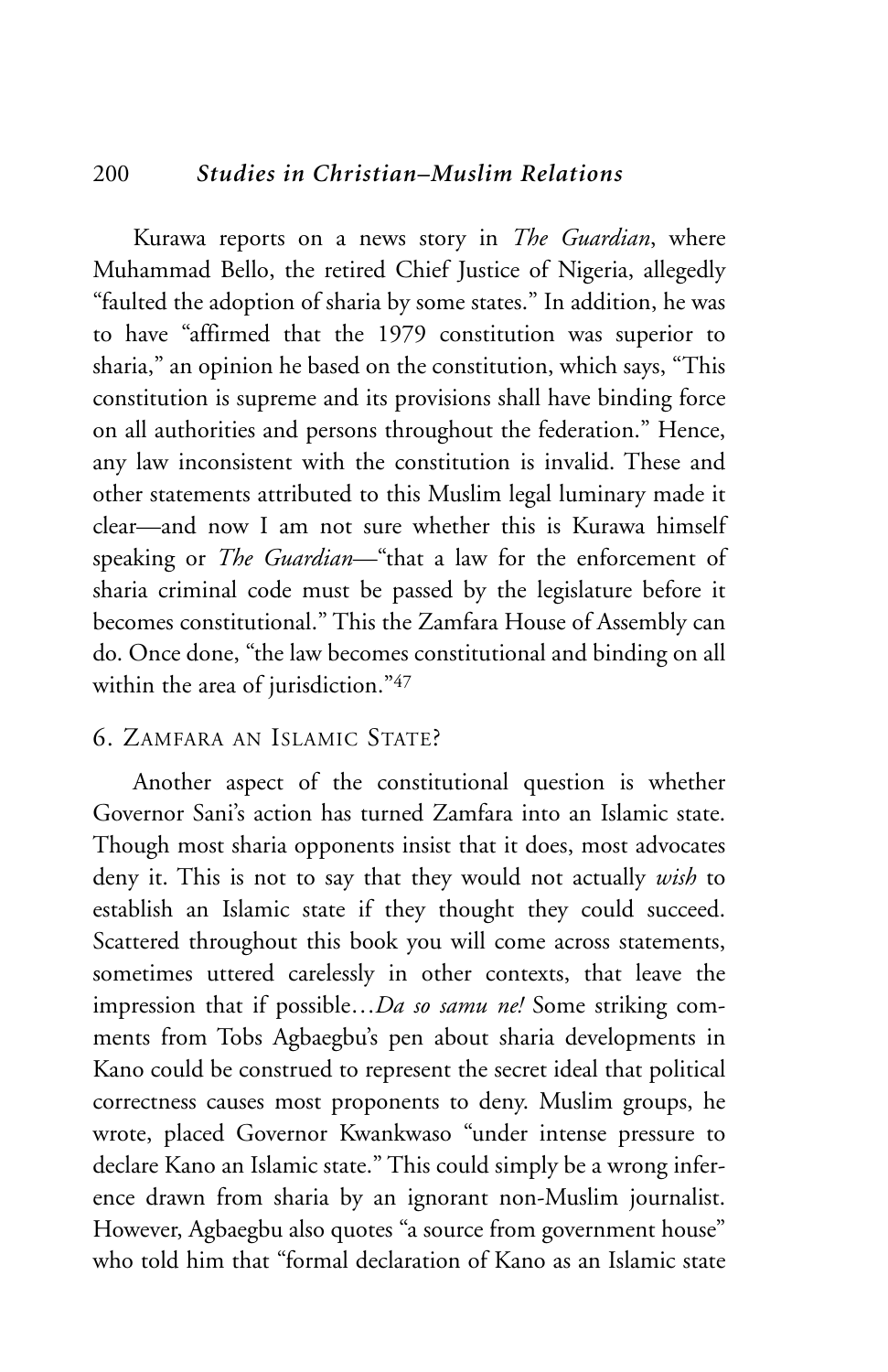will seal hopes of critics who think a reversal is possible." The last quotation marks, it should be understood, are original.<sup>48</sup>

Like so many of these issues, this one had already been hashed over during the pre-Sani era. Yadudu wrote earlier against the notion that "sharia courts would dilute the secular polity of Nigeria." This claim confuses the issue, he stated. "The enthronement of the High Court of Justice, which essentially deals with the English Common Law system, does not make the state Christian any more than the sharia court will make it an Islamic state." He continued, "If the establishment of a sharia court by Katsina State amounts to the adoption of Islam as its state religion, then the observance of Sunday as a public holiday has equally made it into a Christian state." At the same time, he cautioned—and this is important!—"Non-adoption of a state religion is a notion which does not feature in the Islamic vocabulary"! 49 Now, *that* one needs further explanation, please, *Mallam* Yadudu.

A statement offered by Aliyu Dauda, a lecturer at BUK, also a decade before the current sharia controversy, is another example. He wrote, "The whole purpose of life for mankind as a whole is the establishment of an Islamic order—a comprehensive and all-encompassing life." Muslim youth is "to gallantly face the contemporary twentieth century, topple it and replace it with an Islamic social order." The youth, "the vanguards of the Islamic Revolution," must be "politically conscious and be very well socio-politically mobilized and militarily ready for the tasks ahead. The spirit of *shahada* must be revived in their hearts, so that the love to die in the cause of Allah shall override whatever considerations."50

To ensure we realize what is being advocated here, please understand the explanation of *shahada* as offered in *Shorter Encyclopaedia of Islam*. Its primary reference is to the Muslim profession of faith that is uttered at every ritual prayer: "There is no god but God; Muhammad is the Prophet of God; and by extension it is the testimony one gives in fighting for Islam, and, more particularly, in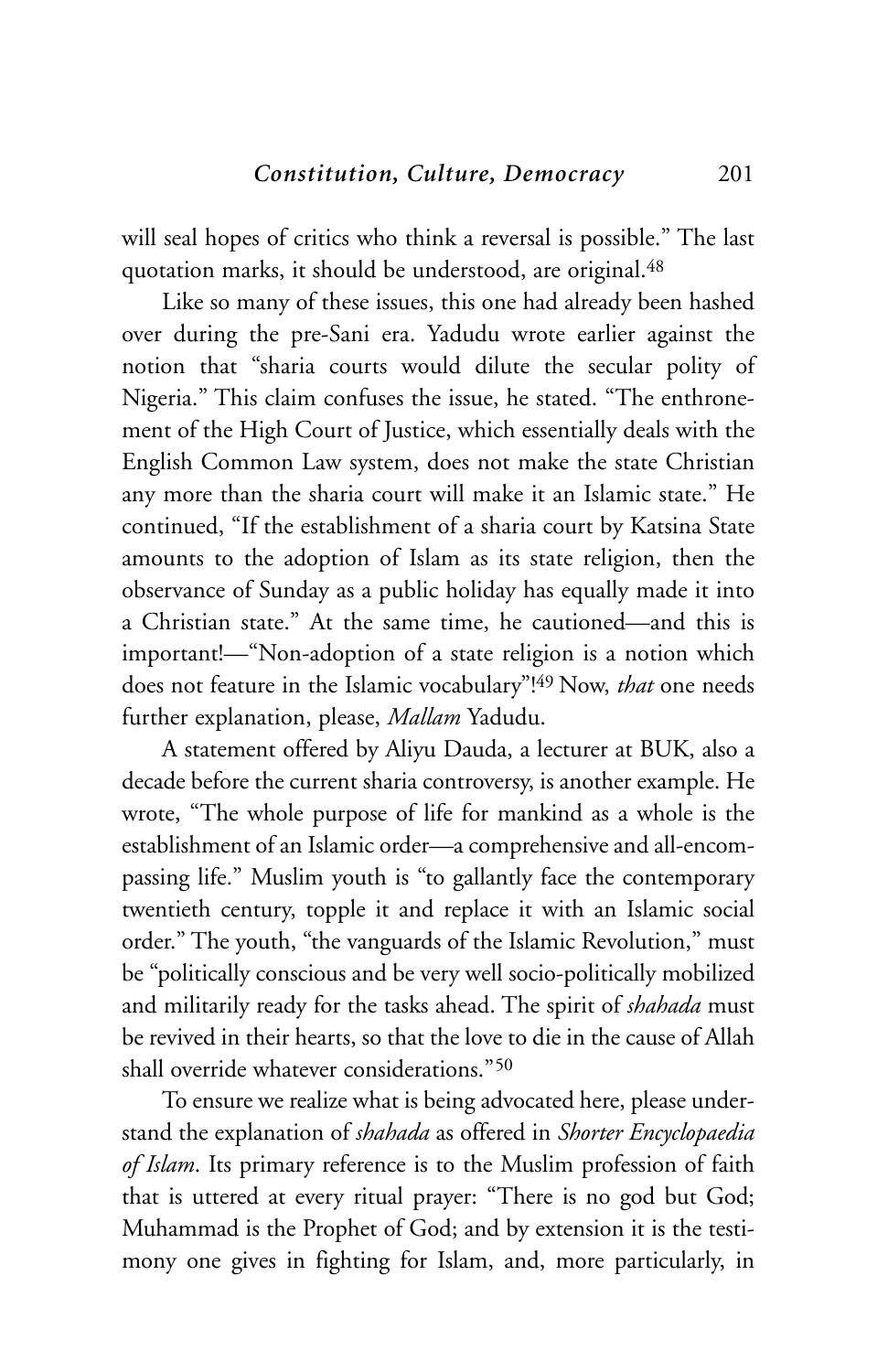dying for it in the holy war. The Muslim who falls on the battlefield is called *shahid*, witness or martyr." Dauda's article closes with the prayer, "May Allah bless us with the opportunity of helping towards the realization of the establishment of the sharia as the only law governing the totality of our societal lives."51 I am in no way suggesting that all or even most Nigerian Muslims would take this interpretation to its extreme, as many are doing in the Middle East today. However, mainstream Islam in the country has done little to resist or reject this spirit clearly and openly—except in the current sharia discussion. Taken out of the charged sharia atmosphere with the guards let down, it easily slips in here and there.

Just prior to the 1988 CA, *The Pen* featured the concluding part of a book written by one Muhammad Asad. He wrote, "the fundamental sharia principles must find their expression in the constitution of a state that is to be Islamic not only in name, but also in fact."52 In the heated atmosphere of the Sani era where this issue is central, this demand would have been phrased in more circumspect politically correct language.

The Zamfara Government published "Our Final Stand on Sharia," in which it flatly denies the charge that it has turned Zamfara into a Muslim state. First of all, the constitution forbids such a move. Secondly, the common law courts would have been dismantled, as would the churches. Sani himself repeatedly rejects the charge. The new regime "should not be misconstrued to be the Islamisation of the state," he insists. Such a step would mean the demise of the secular court system in the state. Furthermore, the new sharia is applicable only to Muslims. "The establishment of the sharia or any other legal system is not tantamount to declaring either Islam or any other religion as a state religion."53

Bello Alkali insists that the constitution "precludes the adoption of any state religion." Zamfara has not declared Islam a state religion. If it had, so Alkali and others with him argue, then the common-law courts would have been abolished, but they continue to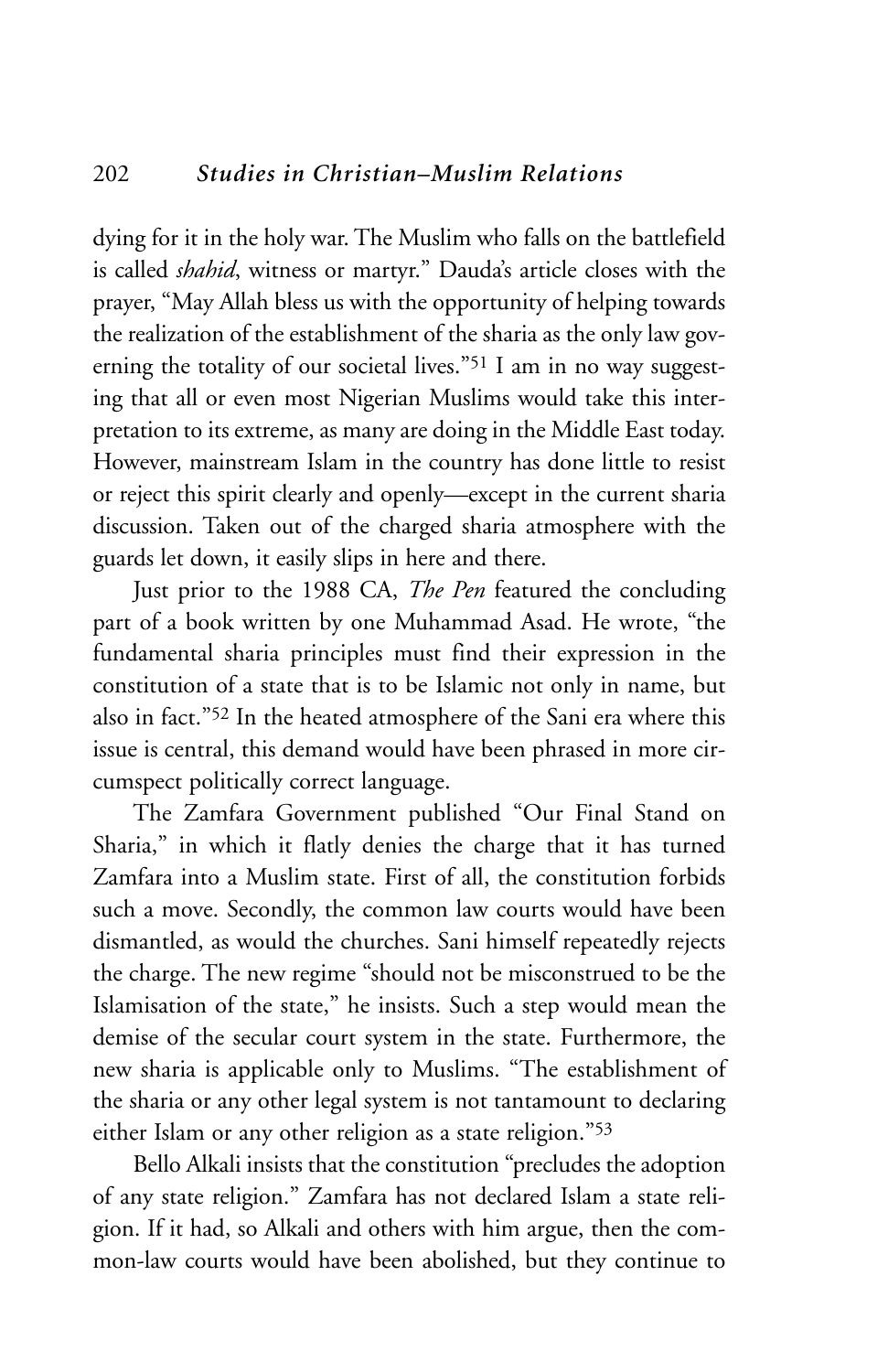operate alongside the sharia system.54 Suleiman Kumo also flatly denies that Zamfara has become an Islamic state. For one thing, the Governor has strongly rejected the charge. Furthermore, Zamfara remains within Nigeria and is not an "international entity."55 His fellow "most learned" friends agreed. The Kano State Chapter of the National Muslim Lawyers Forum "debunked the insinuation that the establishment of the sharia was tantamount to declaring Islam as a state religion."56 Safianu Rabiu argued that if the sharia states had proclaimed "sharia governments," "Christians and other non-Muslims would not have been exempted from its judicial reach."57

There is a problem in this last argument. Muslims universally insist that Islam is pluralistic and tolerant of other religions. That characteristic is said to be central to both its history and essence. Muslims continually boast about it. And now we are suddenly told an Islamic state would *not* be pluralistic. It has no room for other religions and makes no provisions for it? They would not exist in an Islamic state? I am at a loss! Is this merely a pragmatic argument, one that trades principle for a momentary advantage? Is this merely an inconsistency or is this an attempt at hiding some inconvenient truths that are not at the moment politically correct or convenient? Muslims, please help me out here.

Sule Ibrahim Gambari reminded us that the Nigerian constitution clearly states that "the government of the federation or a state shall not adopt any religion as state religion." He argued, "The state can have no religion of its own. It should treat all religions equally." In examining the question of state religion, "it should be clear that there is a distinction between adopting Islam as a religion and adopting sharia as a law."58

Warisu Alli similarly disputed the Islamic state theme. If having an Islamic president does not make a state Islamic, then neither does the adoption of sharia make a state Islamic.<sup>59</sup>

Ibrahim Sada commented that Muslims do not take sharia implementation to be a declaration of an Islamic state. An Islamic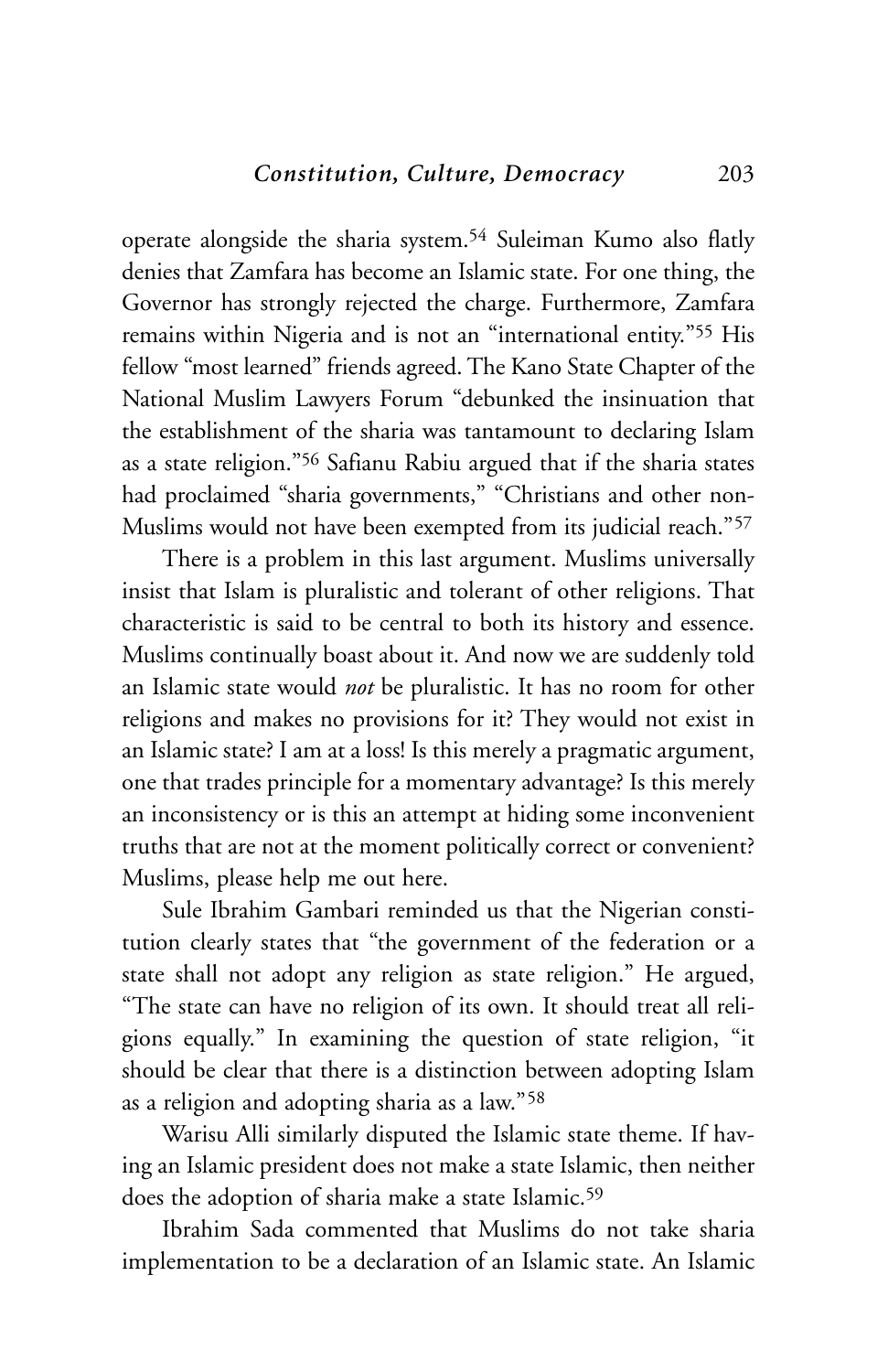state is "neither a theocracy nor a democracy. In fact, there is no common or agreed postulation of the Islamic state." Classical scholars "all have different ideas of the nature and structure of an Islamic state. However, they all agree that such a state can take any form or shape, as long as the sharia principles relating to government are being implemented."60

Lateef Adegbite also rejected the charge that the adoption of sharia amounts to establishing an Islamic state. There is no such hidden agenda, he assured his audience in Oshogbo. Zamfara is an "Islamic society," not an "Islamic state." The national constitution does not allow an Islamic state, whether at federal or state level. There is no reason for fear on the part of non-Muslims, for even in an Islamic state "non-Muslims are duly protected" and "have access to their own law."61

This statement seems contradictory to those who left me with the problem I described a few paragraphs earlier. I expect at least apparent contradictions in religions and disagreements between religious leaders, but Nigeria does need an explanation for this one. Which claim should Christians accept and work with? Muslims, what you do among yourselves is up to you, but when you get the nation involved and Christians, then we demand that you be clear and highly unanimous.

Unless this matter be laid to rest, argues Adegbite, "the ensuing controversy and crisis will persist." Yes, indeed! There are three stages that can help determine whether a country or state is Islamic or not. There is an Islamic Community where Islam is practised by most people, but "its environment is not overwhelmingly Islamic. Non-Islamic institutions and practices are dominant." Then there is the Islamic Society, where the dominant environment is Islamic but still falls below the status of an Islamic State, where the environment is wholly Islamic and all affairs, including government, "are regulated by sharia exclusively." If these measurements are applied to Zamfara, it may be close to "attaining the status of an Islamic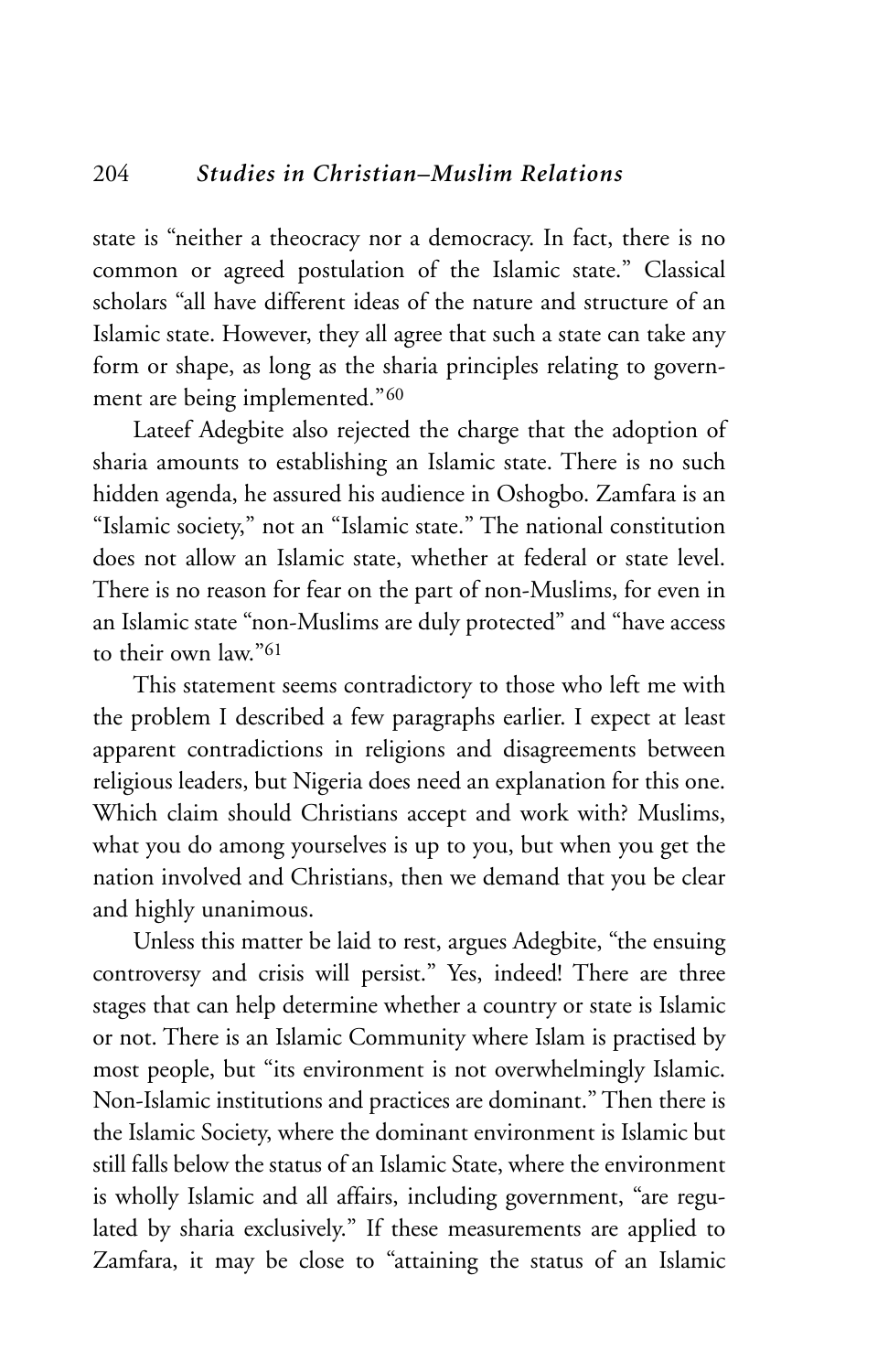Society, but it is still very far from attaining the status of an Islamic State, since it has not adopted Islam as State Religion." After all, there still are conventional non-sharia courts in the state.62

Now, wait a minute! Do I hear Adegbite say after all that a state with non-Muslim courts catering to Christians is *not* an Islamic State? The contradiction shows up again. In addition, here we have a place where Muslims and Christians are talking alongside each other. If a government adopts sharia for its point of legal reference and the dominant court system is sharia, Christians will consider the state Islamic. The two religions do not mean the same by the concept. Now add that contradiction to the mix and you end up in a really murky swamp that cannot possibly provide a solid foundation for nation building. Here serious dialogue is the dire need with the major onus on Muslims, the propagators of contradiction. Of course, Christians have their own contradictions, as we have seen in other monographs in this series.

The question of an Islamic state is closely associated with that of Islamisation, at least in the mind of Christians. Sharia advocates may deny turning their states into Islamic states, but they do speak of Islamisation. In fact, in 2001, a public lecture was organized that openly referred to the subject: "The Challenges of Islamisation: The Experience of Sudan."63 The speaker was a Sudanese and some of the things he said referred to his own country, not Nigeria—except between the lines…The fact is, this was a public event about the Islamisation of Nigeria. No one tried to hide the issue. Muslims may need to explain this one. Did someone let the cat out of the bag?

One member of Sani's government seems to have let the cat out. The Commissioner for Justice of Zamfara, Mohammed Sani Tahore, is described as "straightforward and truthful" when he admitted that "the agitation and subsequent introduction of sharia in Zamfara State was aimed at making the state completely a Muslim *Ummah* state."64 If that does not quite amount to an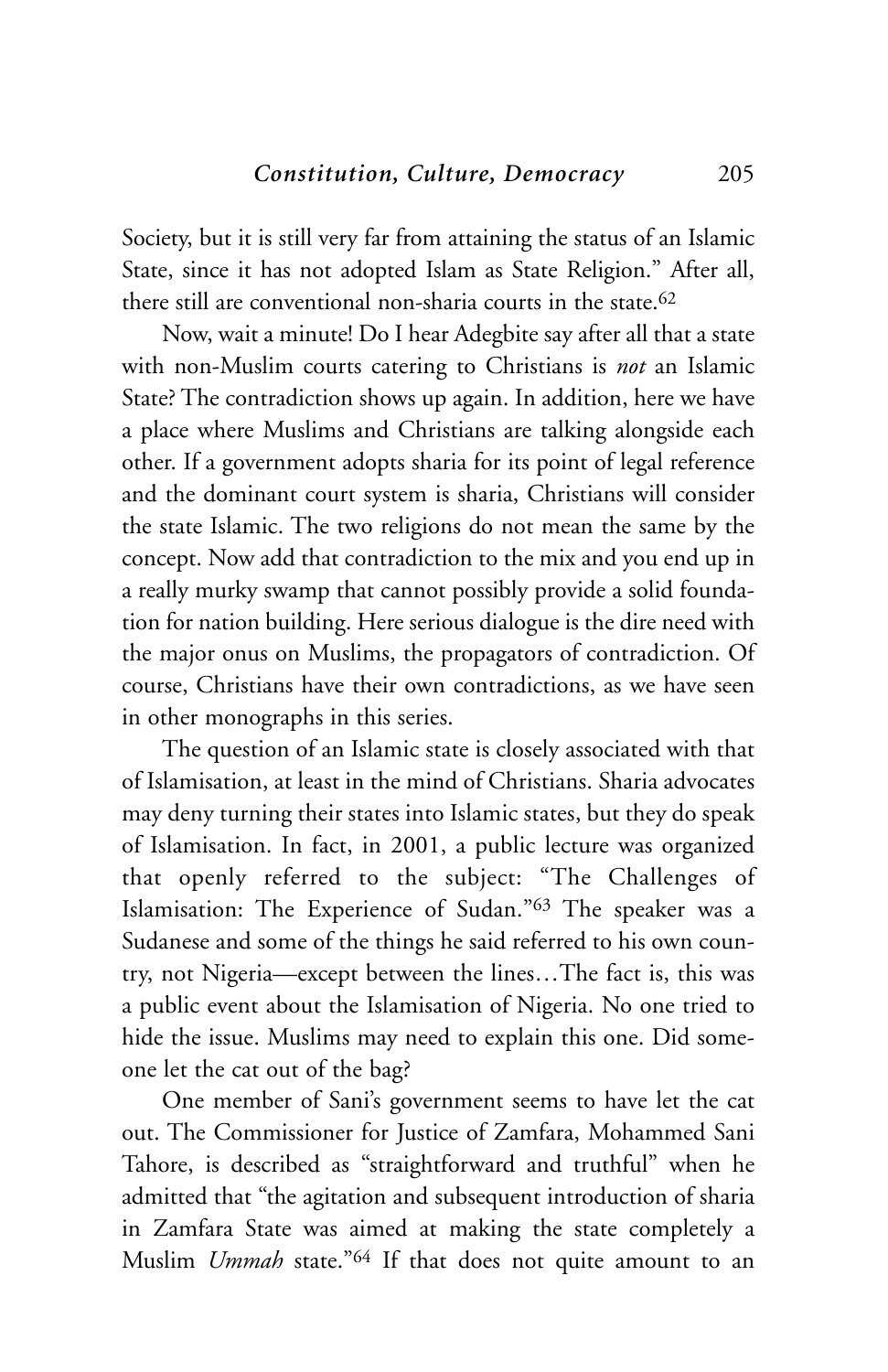admission for a Muslim state, the line is awfully thin, especially if you remember the comment from that Kano official a few pages back. However, with apologies to Thompson, the author of my source article, I must confess that in my mind the fact that I have seen no other reference to this potentially explosive admission puts a question mark behind the accuracy of this statement in this otherwise thoughtful article.

Adegbite is puzzled that, in spite of clear arguments by Muslims against the assertion that Zamfara has adopted a state religion, it keeps popping up among sharia opponents. What is so offensive from the religious point of view, he wonders. Is it "the religious *origin* of the new Zamfara law or the *content* of the law" that offends? "Would the situation have been different if the laws being introduced had not been given an Islamic label? What if a predominantly Christian state in Nigeria had adopted the same law without any reference whatsoever to Islam? Does the enforcement of Christian or Muslim public holidays under the Public Holidays Act make Nigeria a Christian or Muslim state?"65

# ▲ *Cultural Appropriateness* \_\_\_\_\_\_\_\_\_\_\_\_\_\_\_\_\_\_

Our concern in this section is the relationship between sharia or law to culture. Muslim opinion places a very close relationship between the two. They need to be in sync with each other. Law developed in one culture will not work satisfactorily in another. Of course, when one talks sharia, notions of religion and human rights are part of the package.

John Witte Jr., Professor of Law and Religion at Emory State University in Atlanta, U.S.A., presented the following material. Though it is not focused directly on our subject, with a minor change it is so apropos to our current question and so well put that I share a short section with you. It deals with human rights, the subject of Chapter 7. If you replace references to human rights with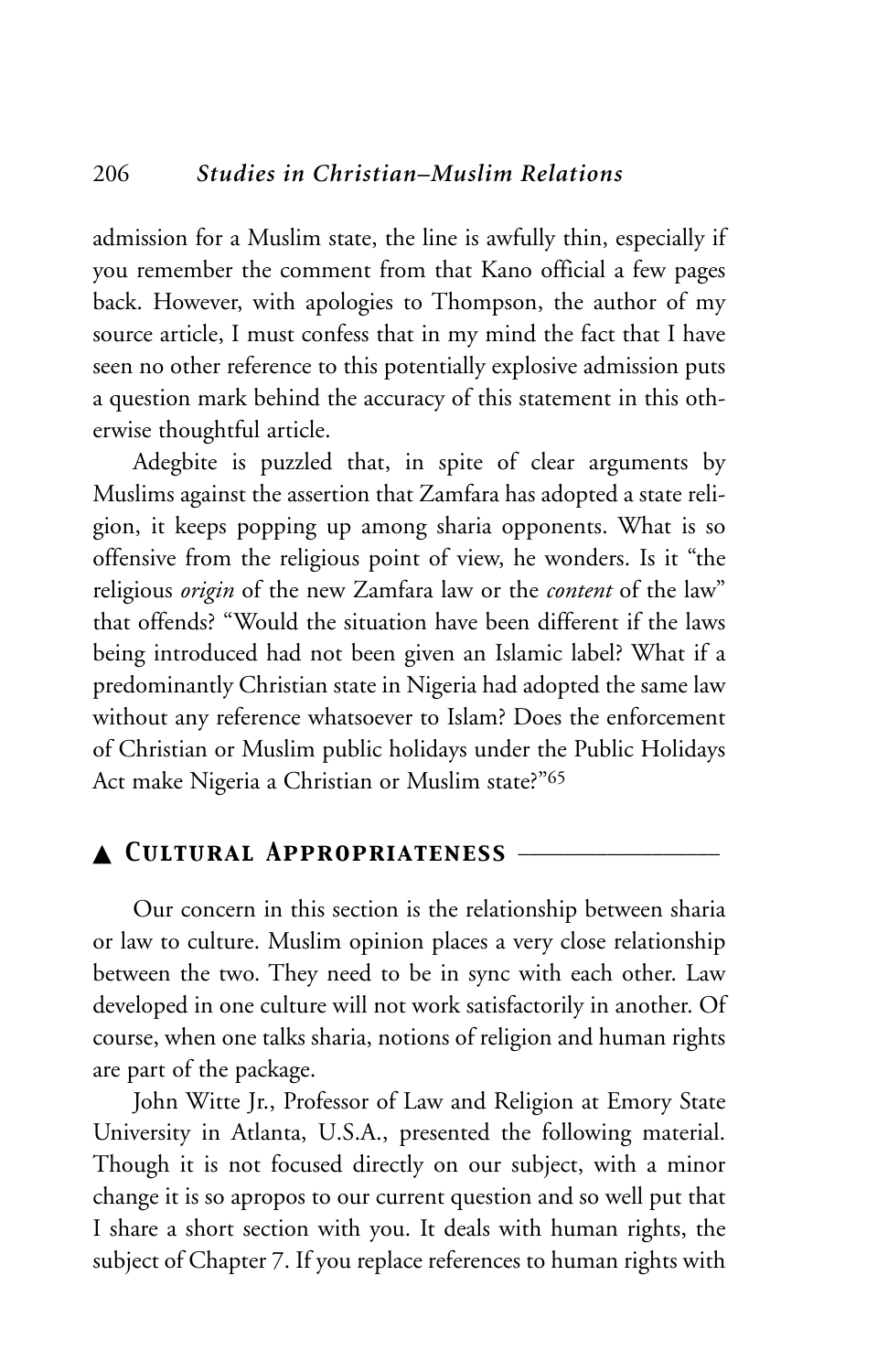"sharia" the point is clear. I will help you by inserting "[law]" every time Witte uses the term "human rights."

*These paradoxes of the modern human rights [law] revolution underscore an elementary, but essential, point—that human rights [law] norms need a human rights [sharia] culture to be effective. Declarations are not deeds. A form of words by itself secures nothing. Words pregnant with meaning in one culture may be entirely barren in another.* 

*Human rights [laws] are not artifacts to be imported wholly formed from abroad; they must be sown and grown in local cultural and constitutional soils and souls. Human rights [laws] have little salience in societies that lack constitutional processes that will give them meaning and measure. They have little value for parties who lack basic rights to security, succour, and sanctuary, or who are deprived of basic freedoms of speech, press, or association. They have little pertinence for victims who lack standing in courts and other basic procedural rights to pursue apt remedies. They have little cogency in communities that lack the ethos and ethic to render human rights [law] violations a source of shame and regret, restraint and respect, confession and responsibility, reconciliation and restitution.*<sup>66</sup>

The point is that a foreign legal system cannot be effectively imposed on a people any more than can a system of human rights. This point was already well understood during the pre-Sani decades. An anonymous author wrote in *Radiance*, a short-lived magazine of the Muslim Student Association, that the foreign system just was not working in Nigeria. At independence the people of Nigeria were saddled with arrangements that had "neither roots in the society nor represent the true aspirations of the people." Various systems were tried over the decades, but none worked. The writer asked, "Has there been any nation in history which flourished under thoughts, ideas, institutions and political culture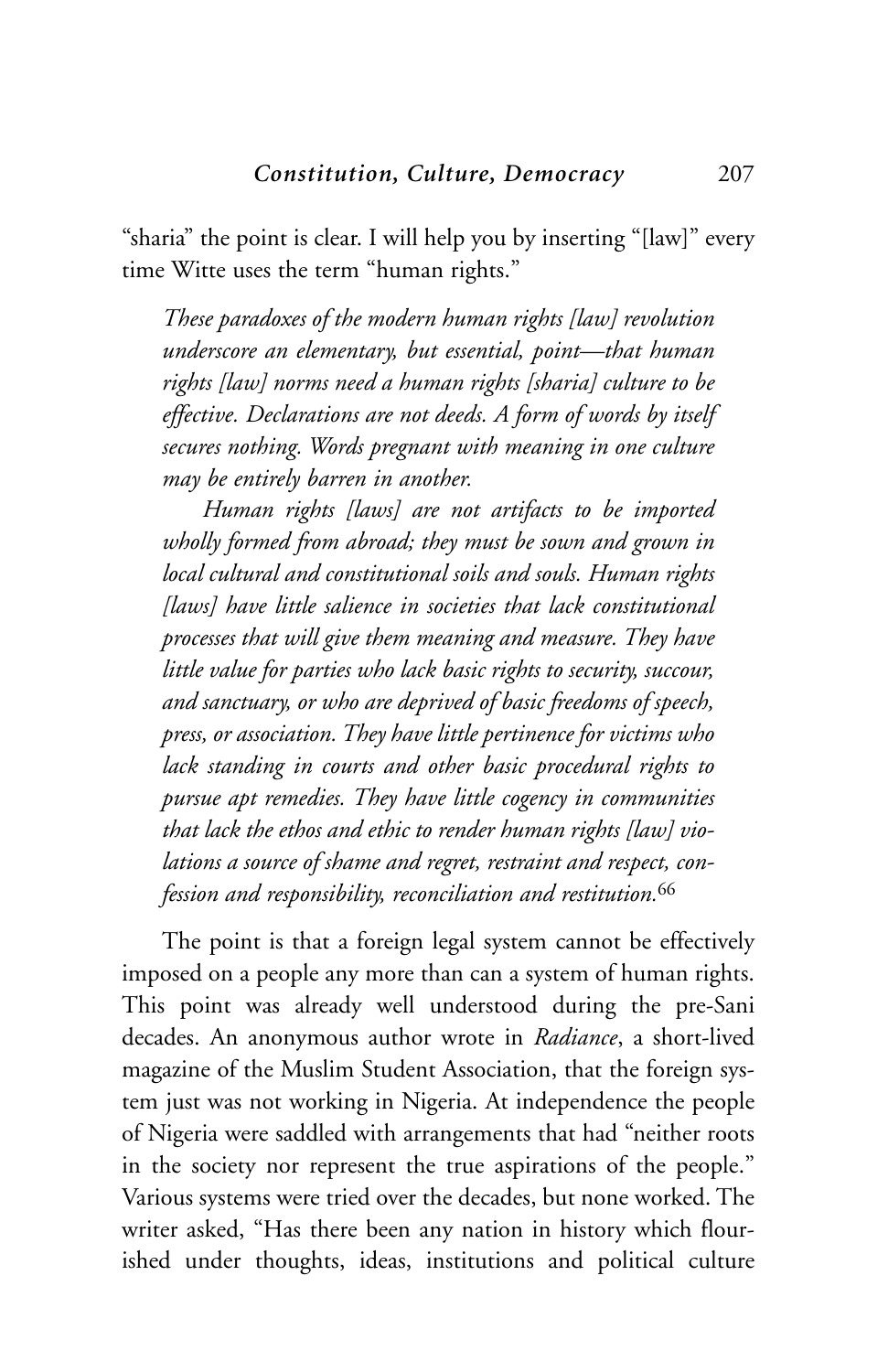which are not only alien but hold in contempt the history, culture and convictions of a great majority of its people?"67

Various writers in Rashid's compilation, 1988, were quite upset about the estrangement between Nigeria's justice system and its culture. Ahmad Beita Yusuf, a sociologist, was well aware of the problem. It is, unfortunately, a fact that legal education in Nigeria tends to ignore that reality.68 Haliru Binji, once a Grand Khadi of Sokoto State, affirmed that "the present status of Islamic law in this country is unjust and quite divorced from the social realities of our society. We may like to be governed more by our own sharia," he suggested, "than by some little known principle of Common Law." Sharia, he insisted, "as the law governing a majority of the population of this country has got great social relevance. If our legal education claims even the least of proximity to social relevance, then Islamic law should be taught."69 Though Islam or any other religion becomes distorted when aspects of the local culture are identified with the essence of the religion, religion, including sharia, does need to be embedded in a culture to be meaningful and effective. Ibrahim Sulaiman put it strongly:

*Most of our judges and lawyers today can best be described as social and cultural misfits, while our courts are simply islands of British culture and British hypocrisy within Nigeria. In some courts the wearing of a full "national dress" amounts to a contempt of the court, which may land the victim in jail! Thus anything that goes contrary to British tradition is unacceptable to the courts, even though it may be deeply rooted in our culture. Our lawyers and judges, by virtue of their training, are incapable of appreciating the values which the sharia uphold, because they cannot see any good beyond English law. They all have to be reoriented and directed towards sanity.*<sup>70</sup>

These are not flattering words for the profession that considers itself the "most learned." A few years later, Sulaiman again addressed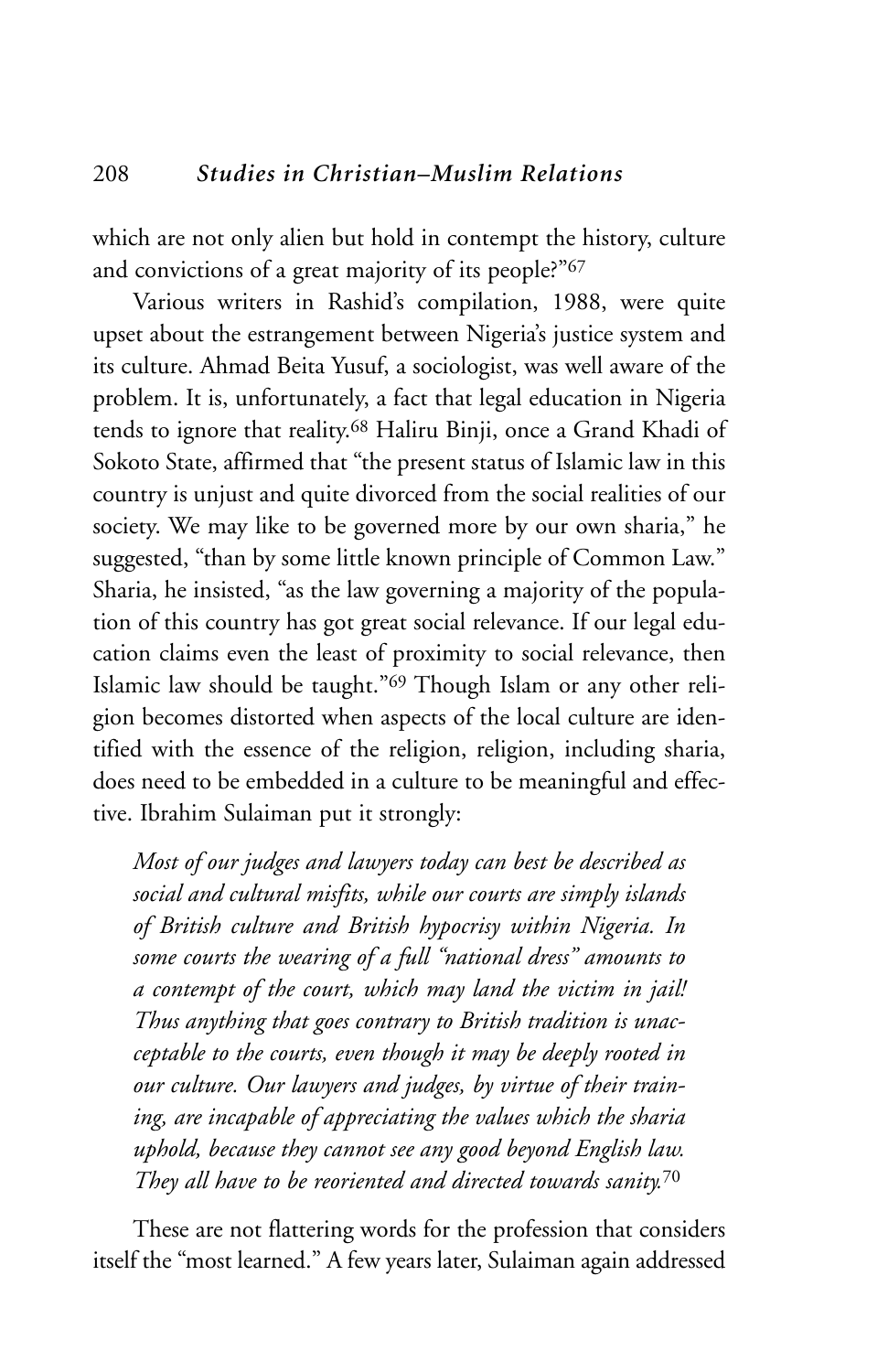the same problem in a press release from the Centre for Islamic Legal Studies at ABU. "Nigeria must face the truth that no nation can hold itself together by denial of right, by forceful stifling of people's aspirations or by wrongful obliteration of ways of life and civilisation."71 Secular law has done just that to Muslims.

Governor Sani was acutely aware of the problem and insisted on the cultural appropriateness of his move. Though Nigeria, he argued, is culturally diverse, the culture of Zamfara is Islamic. Hence, the reintroduction of the sharia legal system "is a clear reflection of our peoples' culture." Any objective, critical or honest person "knows that sharia is an integral part of Muslim life," no matter what country he lives in.72

We have returned to complaints heard in volumes 2 and 4 of this series, where education and the colonized nature of the Nigerian elite were decried as totally foreign without any base in the local culture. Even President Obasanjo agreed with that description of the situation and berated it as wrong. At a conference on education organized by the Catholic Church, he "expressed regrets that education, as it is presently offered in the country, has led to the rejection of the nation's cultural and traditional values." He rejects "any approach which compels the country to learn everything from the Western world," while students "know little or nothing about ours."73 The President probably did not make the connection, but that is precisely the complaint of sharia proponents. There were probably no Muslims in this Catholic conference to call him on it.

# ▲ *A Democratic Measure* \_\_\_\_\_\_\_\_\_\_\_\_\_\_\_\_\_\_\_\_\_\_\_

Sani and his supporters insist strongly that their sharia initiative is a legitimate democratic development. It was an important campaign promise of his to the people. The Governor said, "This is now a democracy and the people essentially have given me a mandate to decide."74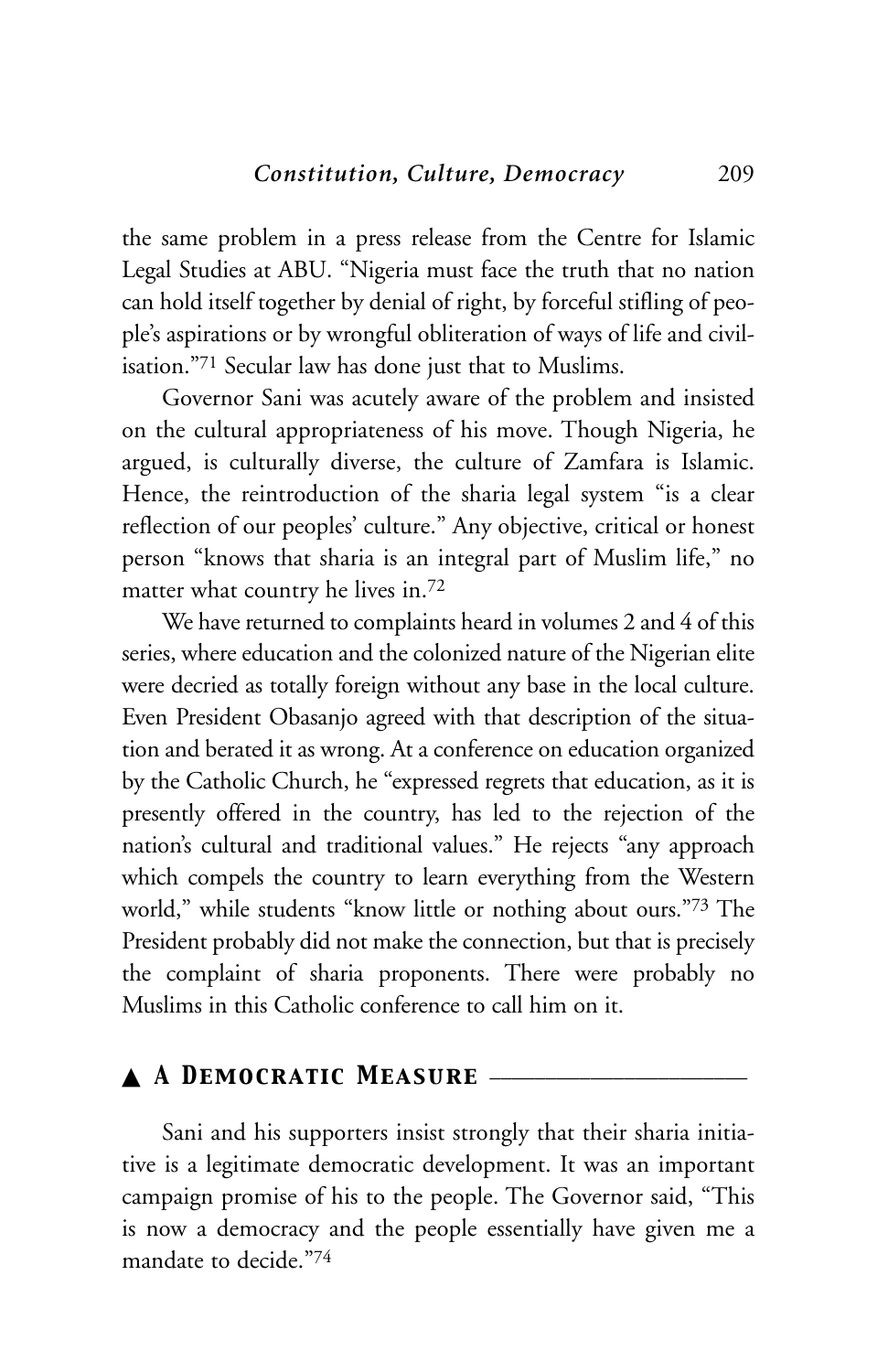#### 210 *Studies in Christian–Muslim Relations*

He claimed,

*the overwhelming population of Zamfara state had told him that they want sharia to govern their lives if the Almighty makes him the governor. Therefore sharia was not sponsored by any individual but by the collective effort of the Zamfara population. They have indeed the rights to their wishes and aspirations under the present people-oriented democratic dispensation and have pledged overwhelming support and allegiance to the governor on the sharia.*

*Indeed, it is in the national interest and also that of democracy that the Zamfara people are encouraged to continue to practice a system which they feel suits them. Any attempt to reverse the Zamfara initiative from any quarters is certainly bound to fail and will mean that the meaning of democracy has been turned upside down.*<sup>75</sup>

Governor Sani became very popular with his own people. A major indication is the crowds he drew to his two separate launchings. For a people thoroughly tired, deceived, disappointed and cynical, the attendance of such hordes speaks volumes. His popularity grew beyond Zamfara as well and has not yet faded. In April 2005, moves are afoot to persuade him to run for President in 2007. The following newspaper article presents the picture:

*Many groups have continued to put pressure on Zamfara state governor, Sani Ahmed, to contest for the 2007 presidential election. One of such groups was recently launched in Katsina under the leadership of Sule Jibiya. Jibiya described Sani as the best candidate who has the feelings of people in his mind and is willing to serve them. Jibiya explained that Sani has displayed good leadership qualities as governor of Zamfara and works hard to ensure the unity of all Nigerians. He*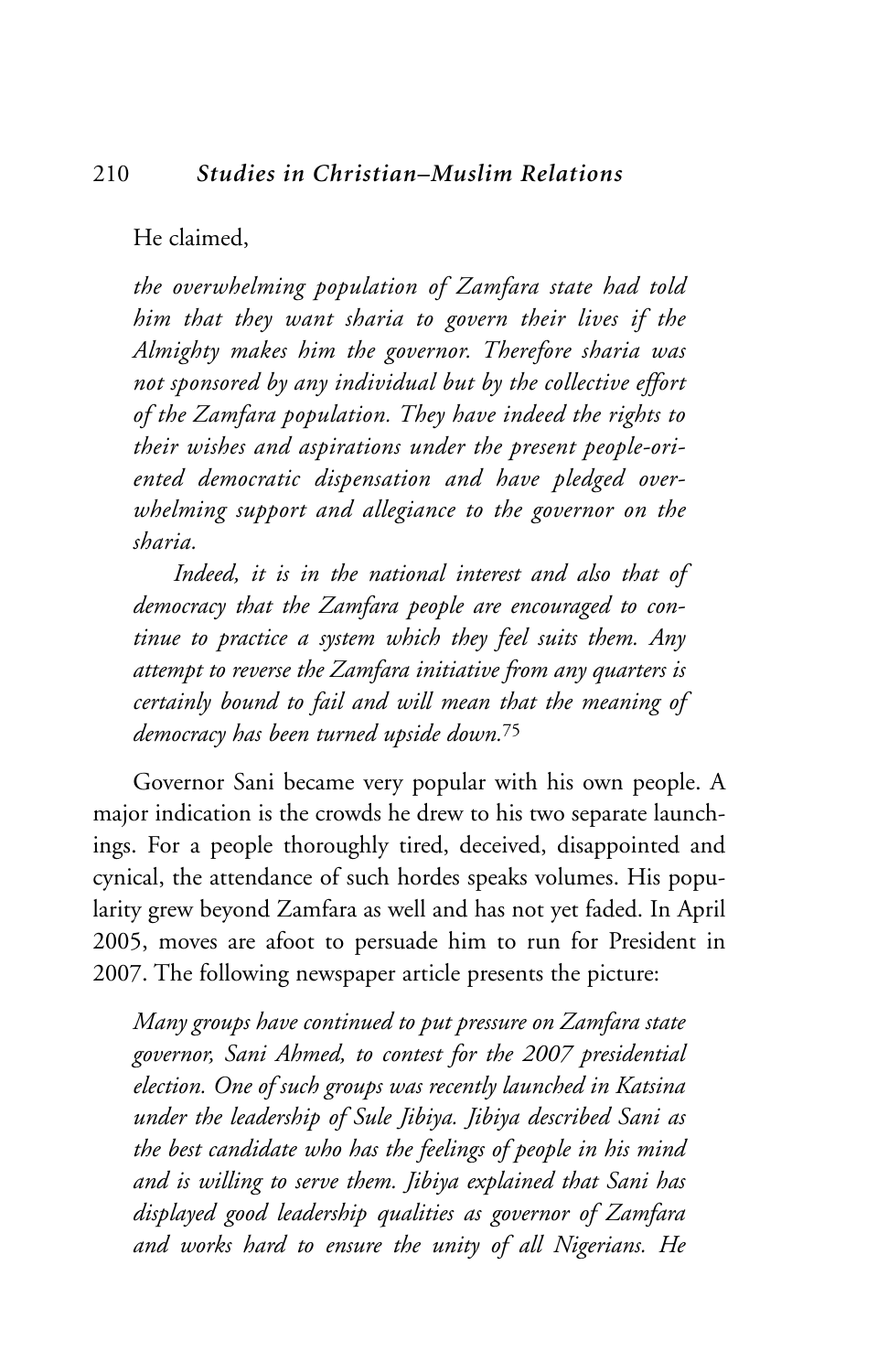*explained that it was the governor who first introduced sharia in the country, managed it to the extent that the legal system has now been adopted in most parts of the north despite pressure and campaign of calumny against him. He advised General Babangida and Atiku Abubakar*<sup>76</sup> *to drop their presidential ambitions and join hands with Sani. Meanwhile, posters of Governor Sani have taken over the streets of Funtua in Katsina State, calling on him to contest the presidency.*<sup>77</sup>

Ejiga argued the democratic angle from the demographic perspective. "People should realize," he stated, "that the population of Zamfara is 99 percent Muslim. If we must allow everybody to freely practice his or her religion, we should applaud the decision to adopt the sharia, instead of ignorantly and jealously attacking the Zamfara Muslims on the pages of newspapers. Perhaps the attack would be justified if a small segment of the Muslim population resented the idea."78 That segment, as we will see in Chapter 6, is fully represented.

Auwalu Yadudu similarly insisted on the democratic push behind sharia. "It was intense public agitation and struggle that forced the unwilling governors of many of the twelve states to champion or join the bandwagon of the implementation," he argued. In other words, "The sharia is being implemented not by military decrees or fiat, but within the context of and constrained [forced?] by democratic and legislative processes and in response to popular demand and/or agitation."79

The Kano State Chapter of the National Muslim Lawyers Forum in a press conference described the democratic nature of the sharia move several times without using the term itself. "The application of sharia could be the only avenue [instead of "alternative"] to the fulfillment of the yearnings and aspirations of the populace," it stated. The move "is in conformity with the yearnings and aspirations of the Muslim community."80 When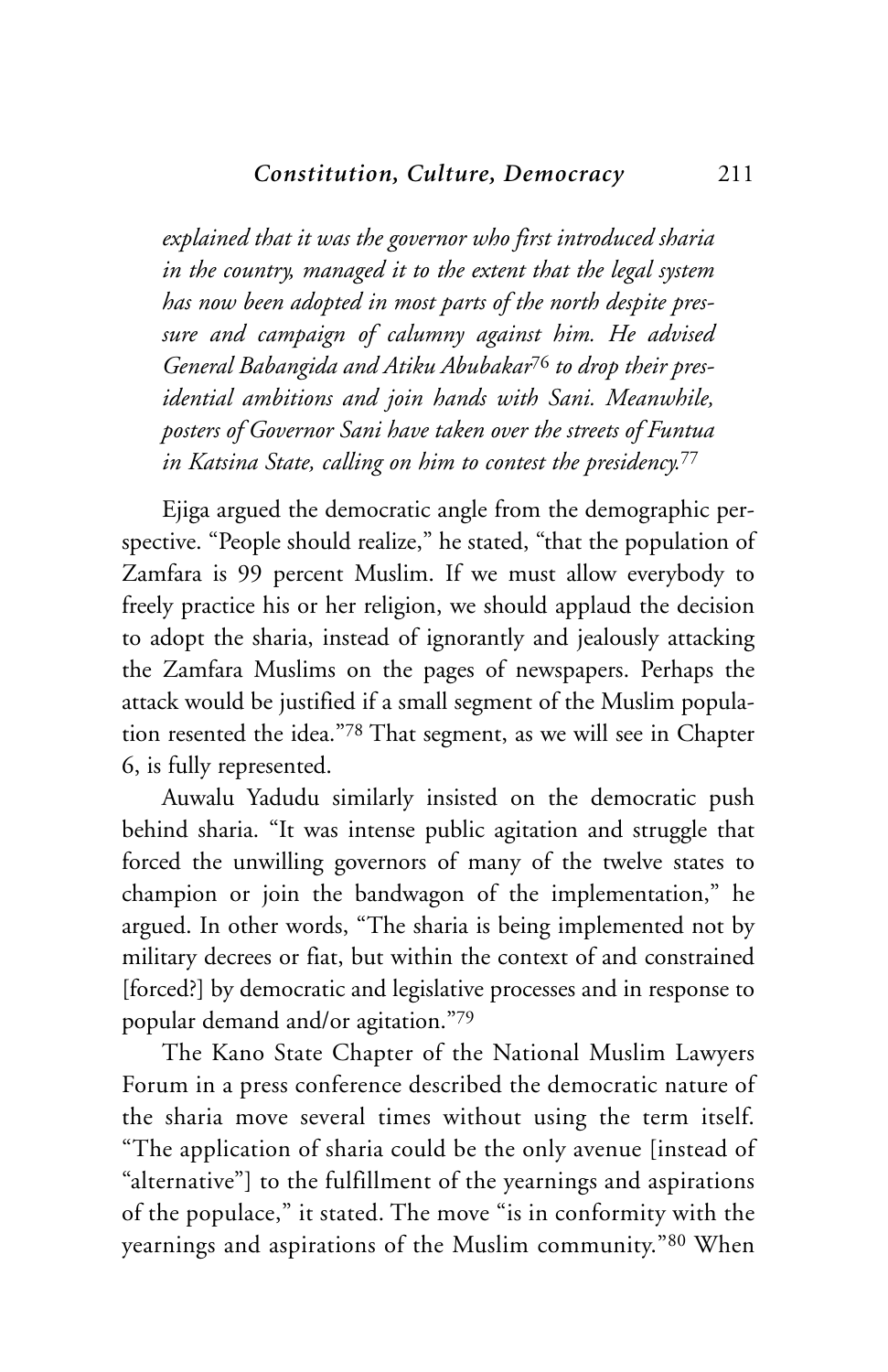Ibrahim Shekarau replaced Kwankwaso as governor of Kano in the 2003 elections, Garba Isa alleged that his election "was anchored on the popular tide of sharia, of which he was a known advocate." He "came to power with the mandate of sharia implementation."81

In Kaduna, the Chairman of the Sharia Committee appointed by the House of Assembly, Ibrahim Ali, declared that the establishment of the sharia is "an opportunity for Nigerian Muslims to know that it is only in a democratic setting that they can fully practise their religion. This could only increase Muslims' commitment to democracy, rather than weaken it."82

Adegbite talked of the "far-reaching consequences" of Nigeria's return to democratic rule. It means among other things "the need to give full weight to the right of Nigerians to democratically choose the kind of society they wish to have" at both state and national level. Thus, "once a state in matters within its competence has democratically established an institution or adopted a way of life, its choice should be respected, subject to the condition that the choice does not trample on the right of the minority." "Tyranny or persecution of any type is unacceptable," he insisted, "whether perpetrated by the majority or minority." As far as the choice of sharia is concerned, "it would be very odd for Nigerians to acclaim democracy, only to turn around to annul it, either because the relevant decision does not favour a vocal group, or it is deemed by the latter to confer a benefit on the others for which its class could not be a beneficiary." "The Zamfara issue provides a classic test for the efficacy of the Nigerian democratic dispensation."83

# ▲ *Concluding Remarks* \_\_\_\_\_\_\_\_\_\_\_\_\_\_\_\_\_\_\_\_\_\_\_\_\_\_

One might ask why all this sharp disagreement about what is or is not constitutional. Sule Gambari, Emir of Ilorin, suggests that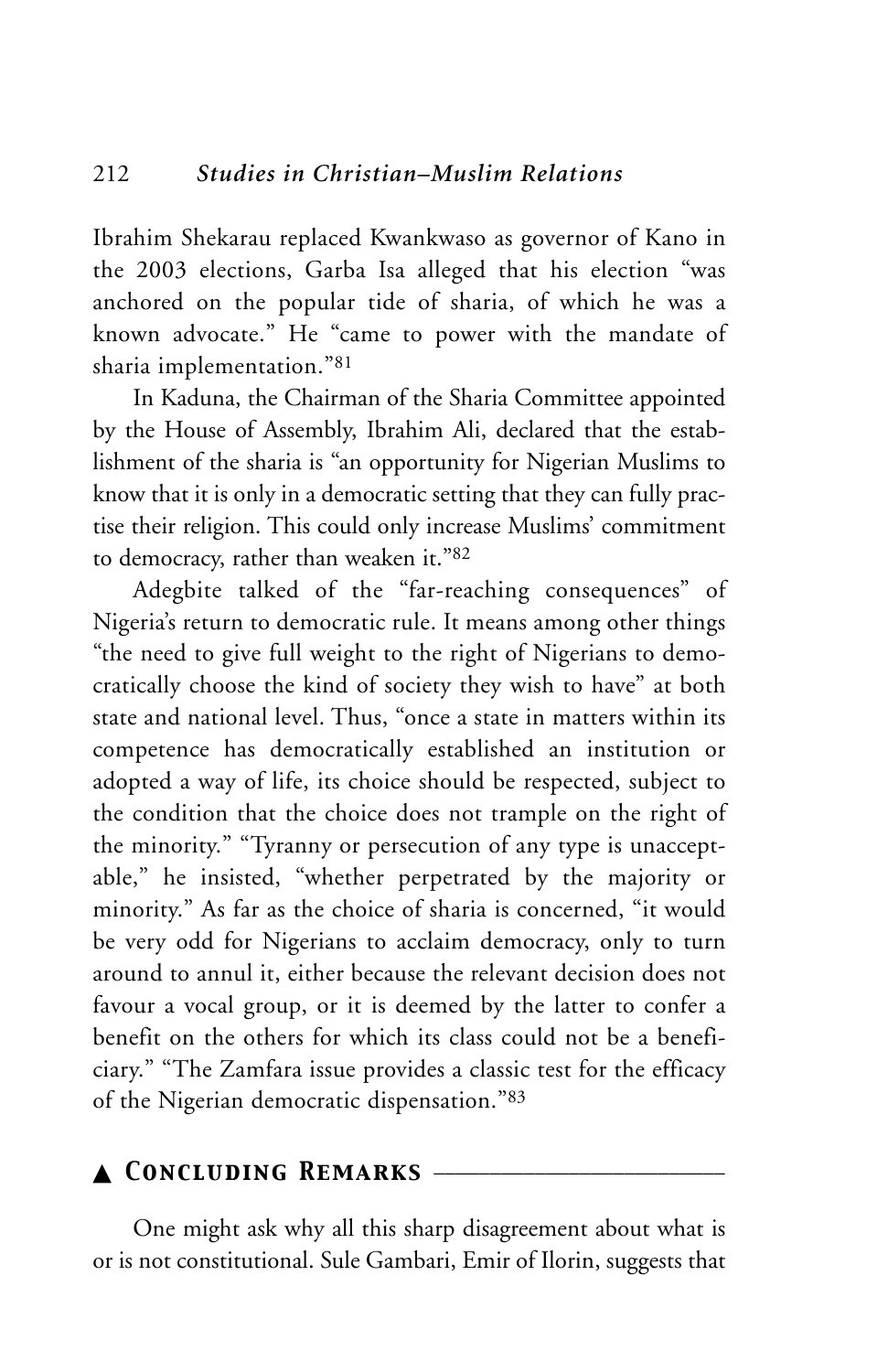perhaps time is needed to test these questions. That may yet prove to be the best piece of advice in this heated atmosphere. Eventually, he predicted in a spirit of hope not often expressed, "we will establish mutual respect and accommodate each other's religion and practices, which will in turn assist in securing peace and security under a truly democratic dispensation."84

Well, it would be nice!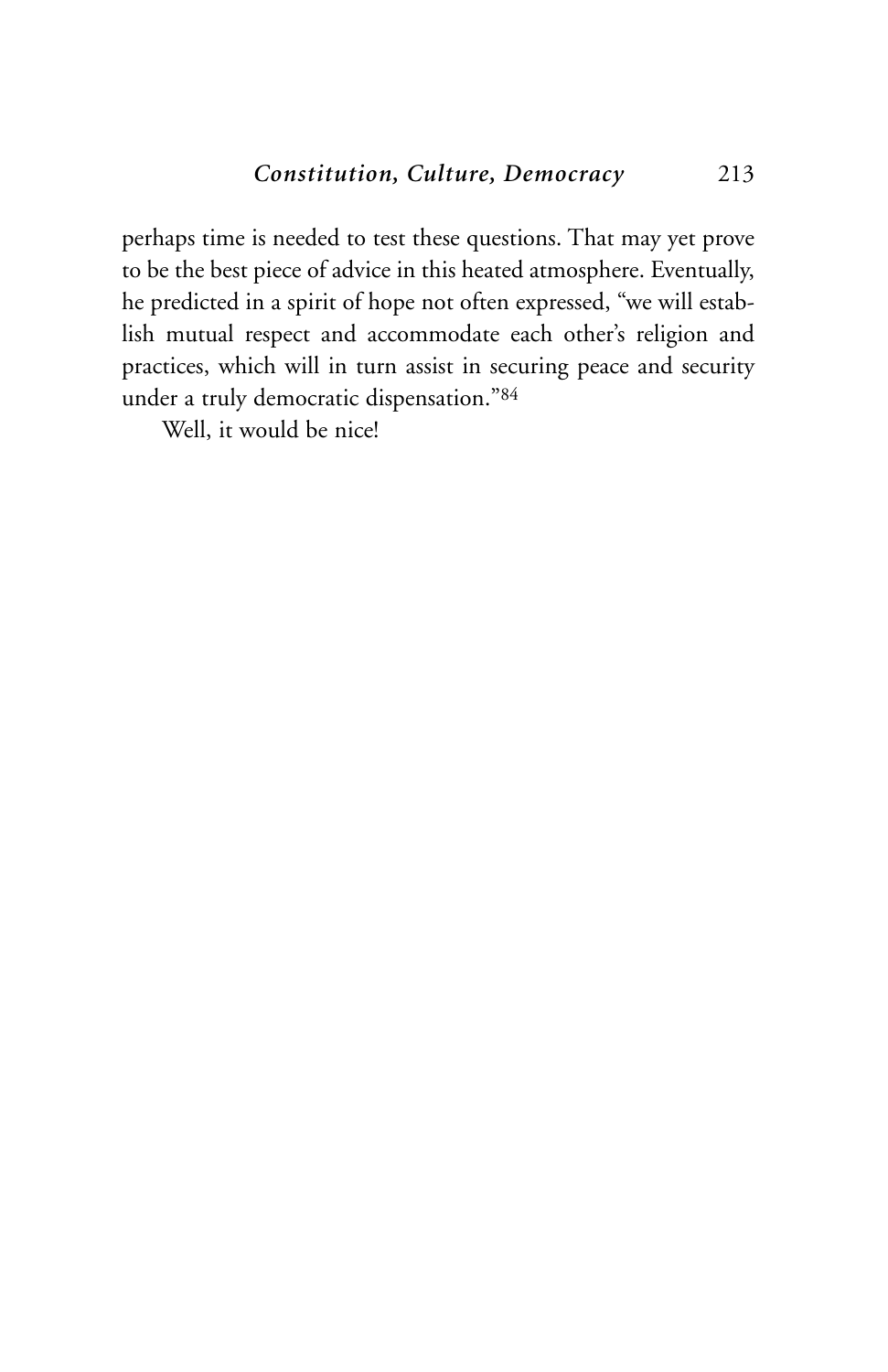# ▲ *Notes* \_\_\_\_\_\_\_\_\_\_\_\_\_\_\_\_\_\_\_\_\_\_\_\_\_\_\_\_\_\_\_\_\_\_\_\_\_\_\_\_\_\_\_\_\_

Zamfara State Government, 9 Nov/99. Appendix 1.

O. Director, 15 Nov/99, pp. 14, 19.

S. Ahmed, 10 June/2001. Appendix 18.

 D. Oladipo, 6 Mar/2000, p. 17. A. Odo, 16 Feb/2000. Appendix 19. Unfortunately and strangely, the issue is not further discussed in Odo's article.

A. Akinkuotu, 17 Apr/2000, p. 16.

 D. Oladipo, 6 Mar/2000, p. 16. For Obasanjo see also T. Asaju, 6 Mar/2000, p. 18.

 M. Sambo, 3 Nov/99, pp. 6-7. J. Boer, vol. 4, Appendix 8, pp. 219- 228.

D. Nmodu, 6 Mar/2000, pp. 23-24.

A. Soyinka, 17 Apr/2000.

O. Director, 15 Nov/99, p. 15.

B. Az-Zubair, "Secularism…" Appendix 58.

D. Nmodu, 6 Mar/2000, pp. 23-24.

Council of Ulama, 7 Nov/99. Appendix 26.

A. Alkali, 4 Jan/2000. Appendix 10.

I. Ado-Kurawa, 2000, pp. 371-372. *Guardian*, 5 Apr/2000, p. 8.

I. Modibbo, 8 Nov/99.

I. Ado-Kurawa, 2000, p. 367.

I. Umar, 9 Nov/99.

S. Aminu, 22 Feb/2003.

 O. Director, 15 Nov/99, p. 15. L. Adegbite, " The Constitutional and Legal…," 2000, p. 6; "Sharia in the Context…," 2000, p. 61.

 L. Adegbite, " The Constitutional and Legal…," 2000, pp. 14-15; "Sharia in the Context…," 2000, pp. 65-66, 78-79.

M. Mumuni, 15 Nov/99, p. 16.

 L. Adegbite, "The Constitutional and Legal…," 2000, p. 8. T. Asaju, 6 Mar/2000, p. 19.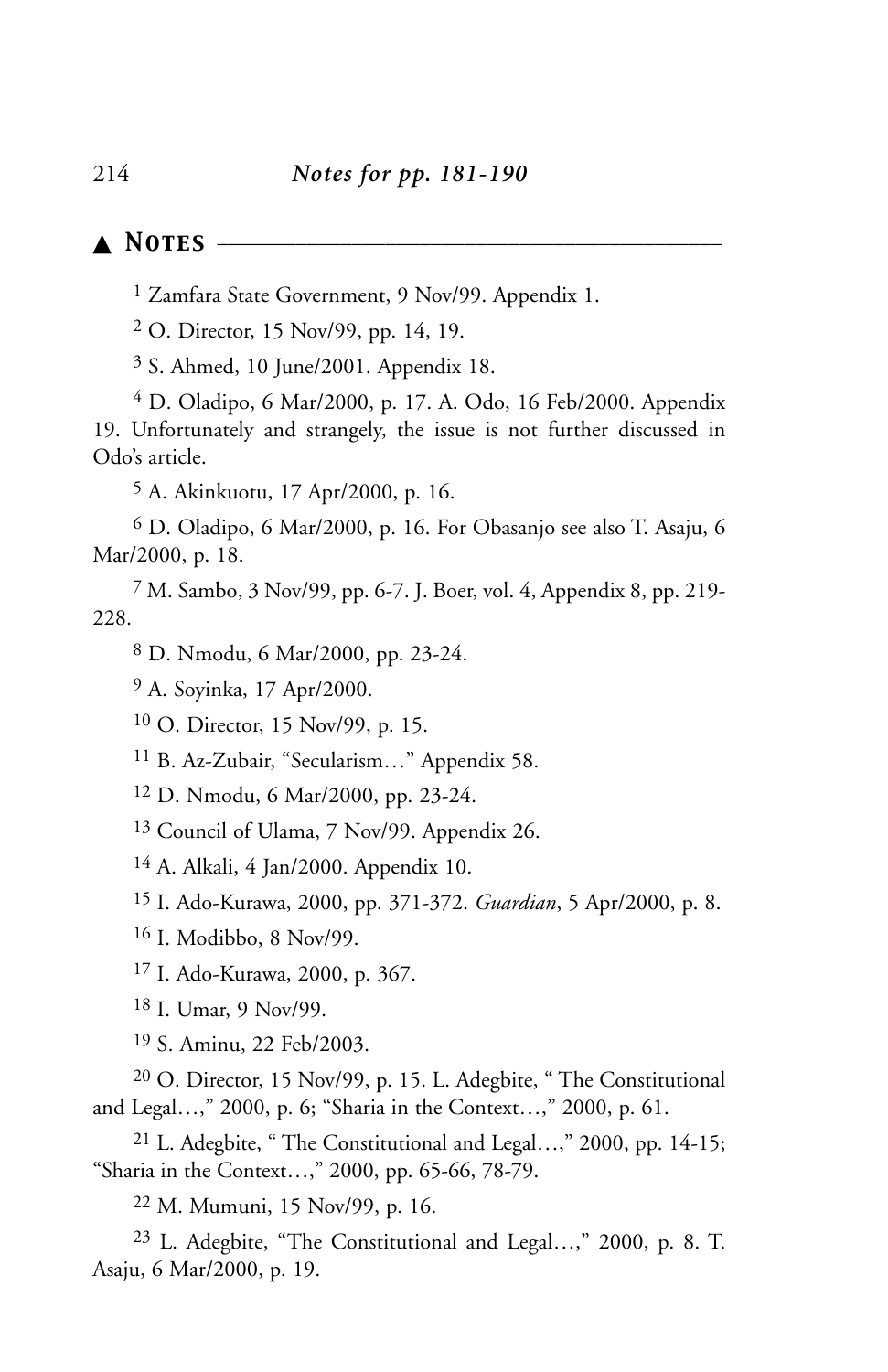- K. Kolade, 19 Feb/2000.
- D. Nmodu, 6 Mar/2000, p. 24.
- K. Kolade, 19 Feb/2000.
- I. Ado-Kurawa, 2000, pp. 368-369. *Guardian*, 11 Feb/2000.
- I. Ado-Kurawa, 2000, pp. 370-372. *REC*, Mar/2000.
- *NN*, 2 Nov/99, p. 1. Osa Director reported the same (15 Nov/99, p.
- 18). Ado-Kurawa, *Sharia and the Press*…, p. 365.
	- A. Alkali, 13 Nov/99, pp. 5-6. Appendix 10.
	- J. Boer, vol. 1, 2003, pp. 63-79.
	- A. Isibor, 28 Feb/2000.
	- D. Oladipo, 13 Mar/2000, p. 28.
	- O. Minchakpu, 21 May/2001. *REC*, Apr/2002.
	- O. Minchakpu, 21 May/2001.
	- D. Oladipo, 13 Mar/2000, p. 28. See also B. Phillips, 22 Mar/2000.
	- L. Okenwa, 18 June/2002. E. Onwubiko, 22 Aug/2002.
	- *The Pointer*, 18 Feb/2003. *Guardian*, 19 Sep/2000.
	- S. Rabiu, "On Obasanjo…"
	- A. Umar, 27 Mar/2002.
	- S. Obassa, 13 Feb/2000.
	- *The Anchor*, 23 July/2001.
	- A. Otudor, 23 July/2001.
	- A. Shehu, 2 May/2005. Appendix 23.

 D. Oladipo, 6 Mar/2000, p. 16. For Obasanjo see also T. Asaju, 6 Mar/2000, p. 18.

 S. Gambari, 16 Feb/2000. Appendix 6. O. Director, 15 Nov/99, p. 14.

- I. Ado-Kurawa, *Sharia and the Press*…, pp. 370-371.
- T. Agbaegbu, 27 Dec/99, pp. 19-20.
- A. Yadudu, 18 Nov/88.
- A. Dauda, 27 Oct/89.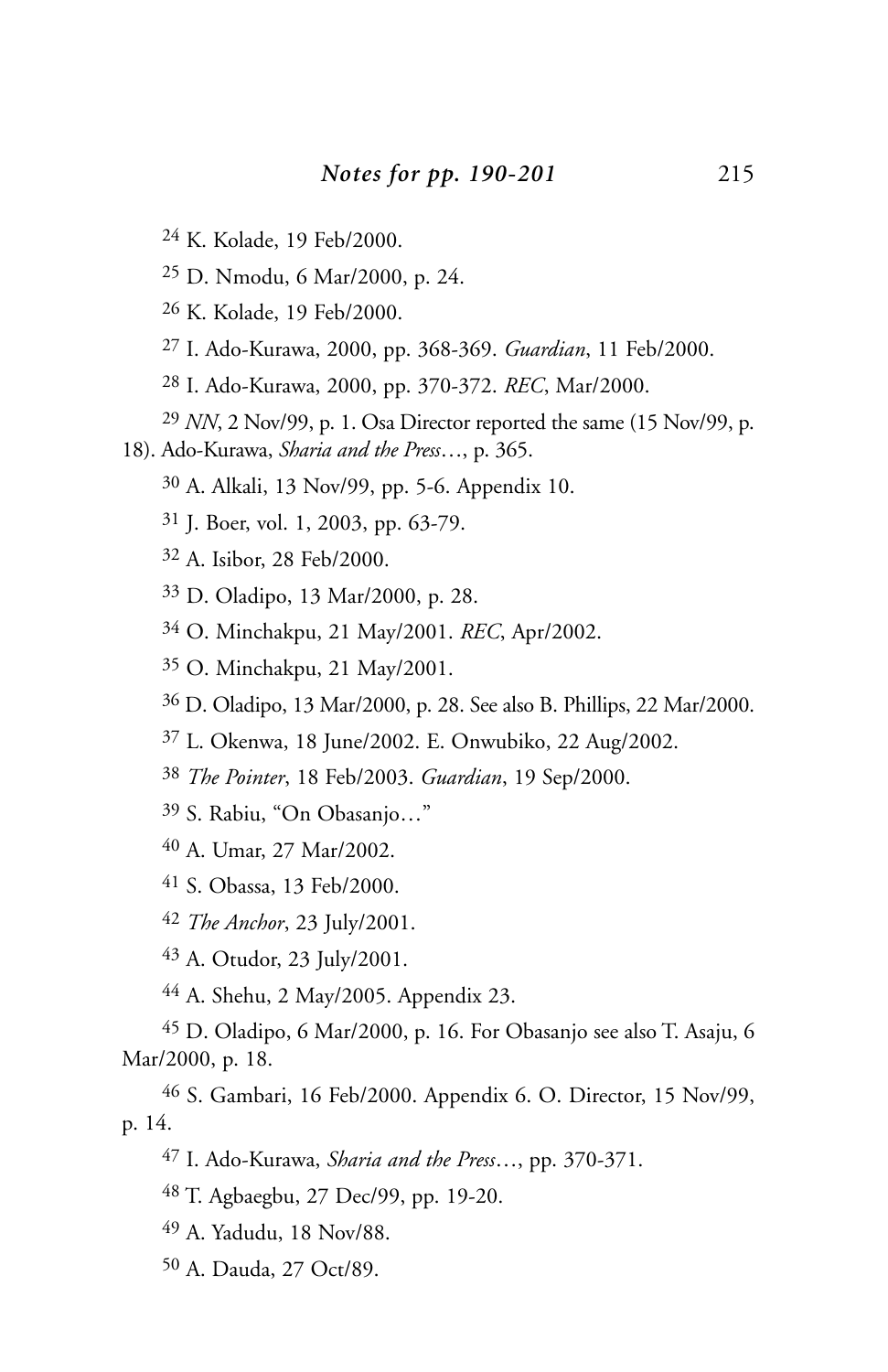51H. Gibb and J. Kramers, 1961, p. 513.

M. Asad, 15 July/88, p. 5.

 Zamfara State Government, 9 Nov/99. Appendix 1. O. Director, 15 Nov/99, pp. 13-14. L. Azare, 7 Nov/99.

A. Alkali, 4 Jan/2000. Appendix 10.

I. Umar, 9 Nov/99. I Modibbo, 8 Nov/99.

L. Azare, 7 Nov/99.

S. Rabiu, "On Obasanjo…"

S. Gambari, 18 Feb/2000. Appendix 6.

W. Alli, "Commentary," p. 64.

I. Sada, "Commentary," p. 176.

R. Akamo, 1 Feb/2000.

 L. Adegbite, "The Constitutional and Legal…," 2000, p. 11; "Sharia in the Context…," 2000, p. 71.

R. Shaban, 3 July/2001. L. Usigbe, 4 July/2001.

 *TD*, 6 Oct/2004. Unfortunately, the digital copy of the article in my possession does not clearly indicate the author of this article. The last name is Thompson, someone from Lagos, but the first name is missing.

 L. Adegbite, "The Constitutional and Legal…," 2000, p. 12; "Sharia in the Context…," 2000, p. 74.

J. Witte, 13 May/2003.

*Radiance*, no. 4, 1983, p. 7.

S. Rashid, 1986, p. 91.

H. Binji, 1986, p. 216.

I. Sulaiman, in Rashid, 1986, p. 73.

K. Sanni, 18 Nov/99, p. 18.

A. Sani, 10 June/2001, p. 21. Appendix 18.

B. Auta, 13 Feb/2006.

R. Nweke, May/2001, p. 6.

A. Alkali, 4 Jan/2000. Appendix 10.

Babangida is a former military dictator. Abubukar is the current